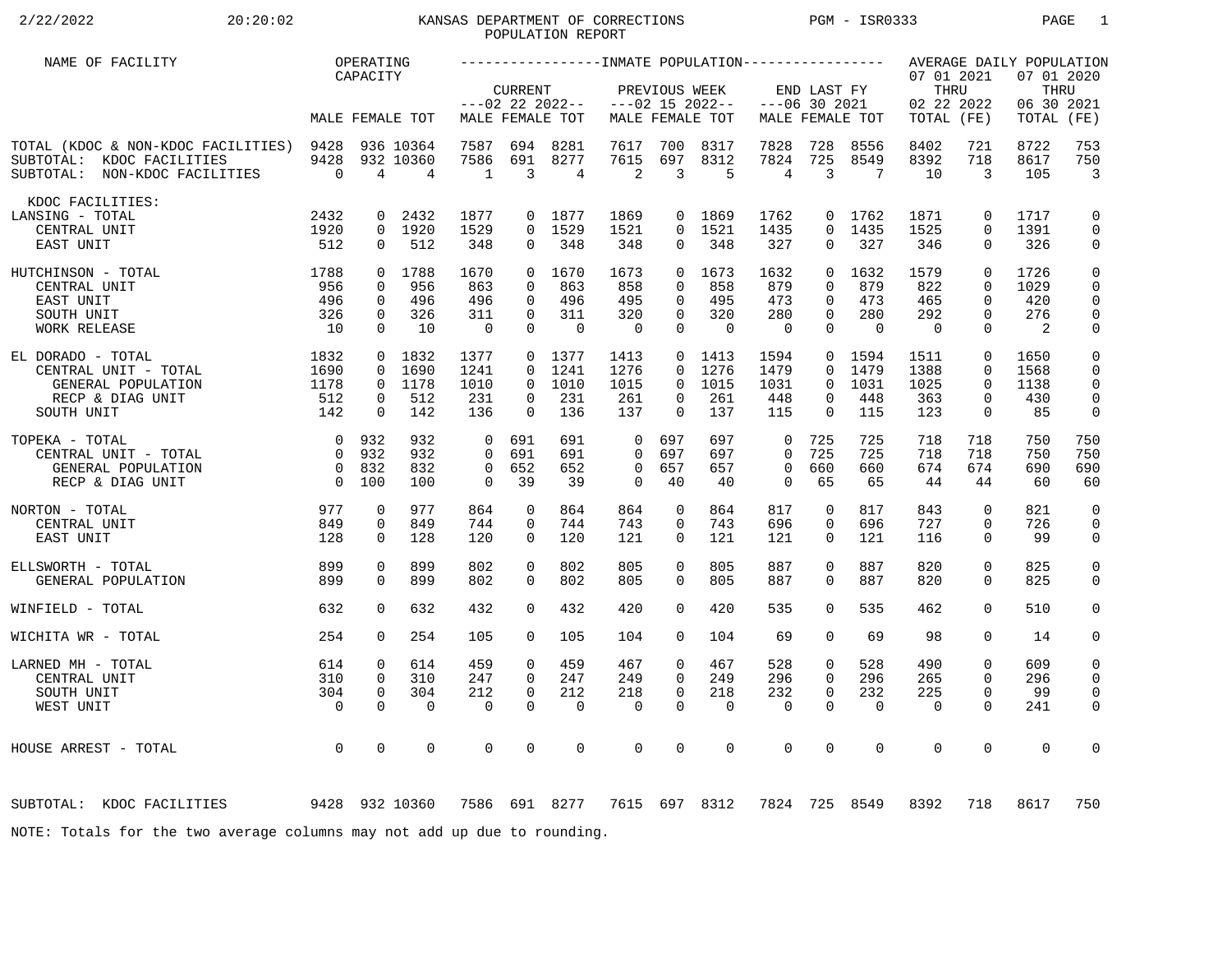| 2/22/2022<br>20:20:02                                                                     |                                          |                                                                |                                                          |                                                     |                                                             | POPULATION REPORT                                | KANSAS DEPARTMENT OF CORRECTIONS                                |                                                        |                                                         |                                                  |                                                                             | $PGM - ISR0333$                                 |                                                                                                  |                                                              | PAGE                        | -2                                                                |
|-------------------------------------------------------------------------------------------|------------------------------------------|----------------------------------------------------------------|----------------------------------------------------------|-----------------------------------------------------|-------------------------------------------------------------|--------------------------------------------------|-----------------------------------------------------------------|--------------------------------------------------------|---------------------------------------------------------|--------------------------------------------------|-----------------------------------------------------------------------------|-------------------------------------------------|--------------------------------------------------------------------------------------------------|--------------------------------------------------------------|-----------------------------|-------------------------------------------------------------------|
| NAME OF FACILITY                                                                          |                                          | OPERATING<br>CAPACITY                                          |                                                          |                                                     | <b>CURRENT</b>                                              |                                                  |                                                                 | PREVIOUS WEEK                                          |                                                         |                                                  | END LAST FY                                                                 |                                                 | ----------------INMATE POPULATION---------------- AVERAGE DAILY POPULATION<br>07 01 2021<br>THRU |                                                              | 07 01 2020<br>THRU          |                                                                   |
| MALE FEMALE TOT<br>NON-KDOC FACILITIES                                                    |                                          |                                                                |                                                          |                                                     |                                                             | MALE FEMALE TOT                                  | $---02$ 22 2022-- $---02$ 15 2022--                             |                                                        | MALE FEMALE TOT                                         | $---06$ 30 2021                                  |                                                                             | MALE FEMALE TOT                                 | 02 22 2022<br>TOTAL (FE)                                                                         |                                                              | 06 30 2021<br>TOTAL (FE)    |                                                                   |
| LARNED STATE HOSPITAL - TOTAL<br>PSYCHIATRIC UNIT                                         | 0<br>$\Omega$                            | 4<br>$\overline{4}$                                            | 4<br>$\overline{4}$                                      | 0<br>$\cap$                                         | $\frac{3}{3}$                                               | $\frac{3}{3}$                                    | $\begin{matrix} 0 \\ 0 \end{matrix}$                            | $\frac{3}{3}$                                          | $\frac{3}{3}$                                           | $\frac{1}{1}$                                    | $\frac{3}{3}$                                                               | $\overline{4}$                                  | $\frac{3}{3}$                                                                                    | 3<br>$\mathcal{E}$                                           | 4<br>$\overline{4}$         | $\frac{3}{3}$                                                     |
| CONTRACT JAIL PLACEMENT - TOTAL<br>COUNTY<br>OUT-OF-STATE<br>JO CTY RESIDENTIAL CENTER WR | $\overline{0}$<br>$\mathsf{O}$<br>$\cap$ | $\mathbf{0}$<br>$\mathbf 0$<br>$\mathsf{O}\xspace$<br>$\Omega$ | $\mathbf 0$<br>$\mathbf 0$<br>$\overline{0}$<br>$\Omega$ | 1<br>$\overline{0}$<br>$\mathsf{O}$<br>$\mathbf{1}$ | 0<br>$\begin{smallmatrix}0\\0\end{smallmatrix}$<br>$\Omega$ | $\mathbf{1}$<br>$\overline{0}$<br>$\overline{0}$ | $\overline{a}$<br>$\mathsf{O}$<br>$\mathsf 0$<br>$\overline{2}$ | 0<br>$\overline{0}$<br>$\mathsf{O}\xspace$<br>$\Omega$ | 2<br>$\overline{0}$<br>$\overline{0}$<br>$\mathfrak{D}$ | 3<br>$\mathsf{O}$<br>$\mathbf 0$<br>$\mathbf{z}$ | $\overline{0}$<br>$\begin{smallmatrix}0\\0\\0\end{smallmatrix}$<br>$\Omega$ | 3<br>$\mathbf 0$<br>$\mathbf 0$<br>$\mathbf{R}$ | $\mathbf 0$<br>$\mathsf{O}$<br>$\overline{7}$                                                    | $\overline{0}$<br>$\mathsf{O}$<br>$\overline{0}$<br>$\Omega$ | 101<br>47<br>55<br>$\Omega$ | $\mathbf 0$<br>$\overline{0}$<br>$\overline{0}$<br>$\overline{0}$ |
| SUBTOTAL: NON-KDOC FACILITIES                                                             | $\overline{0}$                           | $\overline{4}$                                                 | $\overline{4}$                                           | $\mathbf{1}$                                        | $\mathbf{3}$                                                | $4\overline{ }$                                  | $\overline{2}$                                                  | 3                                                      | 5                                                       | $\overline{4}$                                   | $\overline{3}$                                                              | $7\overline{ }$                                 | 10                                                                                               | $\mathcal{L}$                                                | 105                         | 3                                                                 |
|                                                                                           |                                          |                                                                |                                                          |                                                     |                                                             |                                                  |                                                                 |                                                        |                                                         |                                                  |                                                                             |                                                 | ------------------------------PAROLE POPULATION--------------------------                        |                                                              |                             |                                                                   |
| IN-STATE CASELOAD TOTAL<br>KANSAS<br>COMPACT                                              |                                          |                                                                |                                                          | 4490<br>3361<br>1129                                | 708<br>409<br>299                                           | 5198<br>3770<br>1428                             | 4500<br>3364<br>1136                                            | 709<br>407<br>302                                      | 5209<br>3771<br>1438                                    | 4617<br>3478<br>1139                             | 413<br>308                                                                  | 721 5338<br>3891<br>1447                        | 5262<br>3824<br>1437                                                                             | 705<br>404<br>302                                            | 5674<br>4212<br>1462        | 788<br>474<br>314                                                 |
| OUT-OF-STATE CASELOAD TOTAL                                                               |                                          |                                                                | -----                                                    | 860                                                 | 80                                                          | 940                                              | 845                                                             | 77                                                     | 922                                                     | 853                                              | 73                                                                          | 926                                             | 939                                                                                              | 76                                                           | 898                         | 75                                                                |
| ABSCOND/WARRANT TOTAL                                                                     |                                          |                                                                |                                                          | 286                                                 | 70                                                          | 356                                              | 278                                                             | 67                                                     | 345                                                     | 259                                              | 70                                                                          | 329                                             | 344                                                                                              | 67                                                           | 337                         | 74                                                                |
| TOTAL                                                                                     |                                          |                                                                |                                                          | 5636                                                | 858                                                         | 6494                                             | 5623                                                            |                                                        | 853 6476                                                | 5729                                             |                                                                             | 864 6593                                        | 6544                                                                                             | 848                                                          | 6909                        | 937                                                               |
| ***PRE-REVOCATION CASES                                                                   |                                          |                                                                |                                                          | $\mathbf 0$                                         | $\Omega$                                                    | $\Omega$                                         | $\Omega$                                                        | $\Omega$                                               | $\Omega$                                                | $\Omega$                                         | $\Omega$                                                                    | $\Omega$                                        | $\overline{0}$                                                                                   | $\Omega$                                                     | $\Omega$                    | $\overline{0}$                                                    |

\*\*\*PRE-REVOCATION CASES ARE INCLUDED IN THE INMATE POPULATION TOTAL

NOTE: Totals for the two average columns may not add up due to rounding.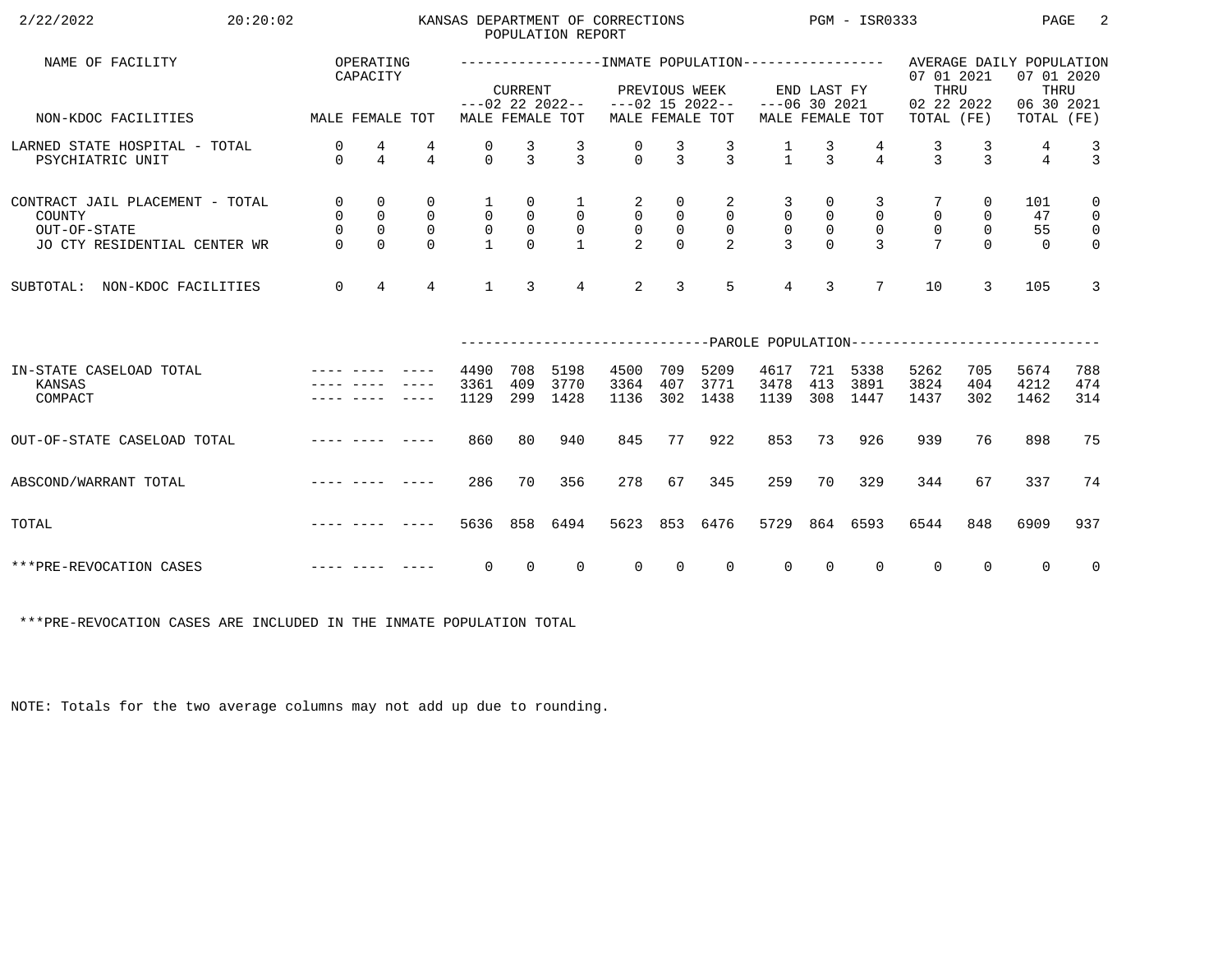# 2/22/2022 20:20:02 KANSAS DEPARTMENT OF CORRECTIONS PGM - ISR0333 PAGE 3POPULATION REPORT

## SUMMARY OF CHANGE

|                                                                                                                                        |      |                                                                                      | TOTAL (ALL INMATES)                                                                                                                                         |                                                 |     |                                                                                             | KDOC FACILITIES     |                                                                                                                                                                          |                  |                                                                    |     |                | NON-KDOC FACILITIES                                                                                                                            |                                                                                                 |                                  |                |            |                          |                            |                 | IN-STATE CASELOAD                                                                    |                                                                                                           |                                                                                                       |                                                                                       |                                              |  |
|----------------------------------------------------------------------------------------------------------------------------------------|------|--------------------------------------------------------------------------------------|-------------------------------------------------------------------------------------------------------------------------------------------------------------|-------------------------------------------------|-----|---------------------------------------------------------------------------------------------|---------------------|--------------------------------------------------------------------------------------------------------------------------------------------------------------------------|------------------|--------------------------------------------------------------------|-----|----------------|------------------------------------------------------------------------------------------------------------------------------------------------|-------------------------------------------------------------------------------------------------|----------------------------------|----------------|------------|--------------------------|----------------------------|-----------------|--------------------------------------------------------------------------------------|-----------------------------------------------------------------------------------------------------------|-------------------------------------------------------------------------------------------------------|---------------------------------------------------------------------------------------|----------------------------------------------|--|
|                                                                                                                                        |      | POPULATION                                                                           | MALE                                                                                                                                                        | CHANGE FROM<br>PREVIOUS MONTH<br>FEM            | TOT | POPULATION CHANGE FROM                                                                      |                     | MALE FEM                                                                                                                                                                 |                  | PREVIOUS MONTH                                                     | TOT |                | POPULATION CHANGE FROM                                                                                                                         |                                                                                                 | MALE FEM                         | PREVIOUS MONTH |            |                          | TOT                        |                 | POPULATION                                                                           |                                                                                                           | MALE                                                                                                  | CHANGE FROM<br>PREVIOUS MONTH<br>FEM                                                  | TOT                                          |  |
| JANUARY<br>FEBRUARY<br>MARCH<br>APRIL<br>MAY<br>JUNE<br>JULY<br><b>AUGUST</b><br>SEPTEMBER<br><b>OCTOBER</b><br>NOVEMBER               | 2021 | 8729<br>8735<br>8749<br>8686<br>8654<br>8556<br>8530<br>8445<br>8457<br>8400<br>8345 | $+ 15 - 9 + 6$<br>$+ 11 + 3 + 14$<br>$\sim$<br>$ \,$<br>$-77 - 21 -$<br>$-33 + 7 - 26$<br>$-79 - 6 - 85$<br>$-2+14+12$<br>$-37 - 20 - 57$<br>$-54 - 1 - 55$ | 7979 750 8729<br>$71 + 8 - 63$<br>$29 - 3 - 32$ | 98  | 8665<br>8714<br>8745<br>8682<br>8650<br>8549<br>8520<br>8432<br>8445<br>8386<br>8333        |                     | 7918 747 8665<br>$+ 58 - 9 + 49$<br>$+ 28 + 3 + 31$<br>$\sim$<br>$\sim$ $-$<br>$\sim$<br>$-36 + 7 - 29$<br>$\sim$<br>$-1 + 14 + 13$<br>$-38 - 21 - 59$<br>$-52 - 1 - 53$ |                  | $71 + 8 - 63$<br>$29 - 3 - 32$<br>$80 - 21 - 101$<br>$82 - 6 - 88$ |     |                | $\overline{4}$<br>$\begin{array}{ccccccccc} 14 & + & 1 & + & 1 & + & 2 \\ 12 & - & 2 & - & 0 & - & 2 \\ 9 & - & 2 & - & 1 & - & 3 \end{array}$ | 64<br>21<br>$4 -$<br>$4 -$<br>$7 +$<br>$10 + 3 - 0 + 3$<br>$13 + 3 - 0 + 3$<br>$12 - 1 - 0 - 1$ | $-43 - 0 - 43$<br>$-17 - 0 - 17$ | 61<br>$0 -$    | 3<br>$0 -$ | $0 - 0 -$<br>$3 - 0 + 3$ | 64<br>$\Omega$<br>$\Omega$ |                 | 5570<br>5514<br>5473<br>5442<br>5421<br>5338<br>5305<br>5256<br>5274<br>5209<br>5243 | $\sim$<br>$\sim$<br>$\overline{\phantom{a}}$<br>$\equiv$<br>$\overline{\phantom{a}}$<br>$+$<br>$\sim$ $-$ | 4809<br>$-44-$<br>$-36 -$<br>$27 -$<br>$14 -$<br>71 -<br>$33 -$<br>$33 -$<br>19 -<br>49 -<br>$+ 18 +$ | 761 5570<br>$12 - 56$<br>$12 - 83$<br>$16 - 49$<br>$1 + 18$<br>$16 - 65$<br>$16 + 34$ | $5 - 41$<br>$4 - 31$<br>$7 - 21$<br>$0 - 33$ |  |
| DECEMBER<br>JANUARY                                                                                                                    | 2022 | $8346 + 10 - 9 + 1$<br>$8326 - 3 - 17 - 20$                                          |                                                                                                                                                             |                                                 |     | 8337<br>8319                                                                                |                     | $+ 12 - 8 + 4$                                                                                                                                                           |                  |                                                                    |     |                | $-1$ $-17$ $-18$ $7$ $-2$ $-0$ $-2$                                                                                                            |                                                                                                 |                                  |                |            |                          |                            |                 | 5217<br>5223                                                                         | $\sim$ $-$<br>$+$                                                                                         | $25 -$<br>$6 -$                                                                                       | $1 - 26$                                                                              | $0 + 6$                                      |  |
| NET CHANGE OVER 12 MO PERIOD - 349 - 54 - 403 - 292 - 54 - 346 - 57 + 0 - 57 - 289 - 58 - 347<br>AVERAGE MONTHLY CHANGE $-29 - 5 - 34$ |      |                                                                                      |                                                                                                                                                             |                                                 |     |                                                                                             |                     | $-24 - 5 - 29$                                                                                                                                                           |                  |                                                                    |     |                |                                                                                                                                                |                                                                                                 |                                  | $5 + 0 -$      |            |                          | $5^{\circ}$                |                 | $-24 - 5 - 29$                                                                       |                                                                                                           |                                                                                                       |                                                                                       |                                              |  |
|                                                                                                                                        |      |                                                                                      |                                                                                                                                                             |                                                 |     | --------INMATE POPULATION - SUMMARY OF CHANGE (PERIOD: 07 01 2021 THRU 01 31 2022)--------  |                     |                                                                                                                                                                          |                  |                                                                    |     |                |                                                                                                                                                |                                                                                                 |                                  |                |            |                          |                            |                 |                                                                                      |                                                                                                           |                                                                                                       |                                                                                       |                                              |  |
|                                                                                                                                        |      |                                                                                      |                                                                                                                                                             | TOTAL                                           |     | (ALL INMATES) WOOC FACILITIES NON-KDOC FACILITIES                                           |                     |                                                                                                                                                                          |                  |                                                                    |     |                |                                                                                                                                                |                                                                                                 |                                  |                |            |                          |                            |                 |                                                                                      |                                                                                                           |                                                                                                       |                                                                                       |                                              |  |
|                                                                                                                                        |      |                                                                                      | MALE FEMALE                                                                                                                                                 |                                                 |     | TOTAL TOTAL TOTAL TOTAL TOTAL TOTAL TOTAL TOTAL TOTAL (BOTH SEXES) MALE FEMALE (BOTH SEXES) |                     |                                                                                                                                                                          |                  |                                                                    |     |                |                                                                                                                                                |                                                                                                 |                                  |                |            |                          |                            |                 |                                                                                      |                                                                                                           |                                                                                                       |                                                                                       |                                              |  |
| NUMBER OF INMATES - 198 - 32                                                                                                           |      |                                                                                      |                                                                                                                                                             |                                                 |     |                                                                                             | $-230$ $-198$ $-32$ |                                                                                                                                                                          |                  |                                                                    |     |                |                                                                                                                                                | $-230$                                                                                          |                                  |                | $+ 0$      |                          |                            | $\Omega$        | $+$                                                                                  | $\bigcap$                                                                                                 |                                                                                                       |                                                                                       |                                              |  |
| PERCENT CHANGE                                                                                                                         |      |                                                                                      | $-2.5$ $-4.4$ $-$                                                                                                                                           |                                                 |     | $-2.7%$                                                                                     |                     |                                                                                                                                                                          |                  |                                                                    |     | $-2.5% - 4.4%$ |                                                                                                                                                | $-2.7%$                                                                                         |                                  |                | $+$ $-$    | $.0%$ +                  |                            | .0 <sub>8</sub> |                                                                                      | .0 <sub>8</sub>                                                                                           |                                                                                                       |                                                                                       |                                              |  |
| AVERAGE MONTHLY CHANGE                                                                                                                 |      |                                                                                      | $-28 - 5$                                                                                                                                                   |                                                 |     | $-33$                                                                                       |                     |                                                                                                                                                                          |                  |                                                                    |     | $-28 - 5$      |                                                                                                                                                | $-33$                                                                                           |                                  |                | $+$        | $0 +$                    |                            | $\Omega$        | $+$                                                                                  | $\overline{0}$                                                                                            |                                                                                                       |                                                                                       |                                              |  |
|                                                                                                                                        |      |                                                                                      | PAROLE POPULATION - SUMMARY OF CHANGE (PERIOD: 07 01 2021 THRU 01 31 2022)                                                                                  |                                                 |     |                                                                                             |                     |                                                                                                                                                                          |                  |                                                                    |     |                |                                                                                                                                                |                                                                                                 |                                  |                |            |                          |                            |                 |                                                                                      |                                                                                                           |                                                                                                       |                                                                                       |                                              |  |
|                                                                                                                                        |      |                                                                                      | PRE-REV<br>CASES                                                                                                                                            |                                                 |     | ---INSTATE CASELOAD---- CASELOAD<br>TOTAL KANSAS COMPACTS OUT-OF-STATE                      |                     |                                                                                                                                                                          |                  |                                                                    |     |                |                                                                                                                                                |                                                                                                 |                                  |                |            | ABSCOND<br>WARRANT       |                            |                 |                                                                                      |                                                                                                           |                                                                                                       |                                                                                       |                                              |  |
| NUMBER OF OFFENDERS                                                                                                                    |      | $+$ 0                                                                                |                                                                                                                                                             |                                                 |     | $-115 - 102 - 13$                                                                           |                     |                                                                                                                                                                          |                  |                                                                    |     |                | $-17$                                                                                                                                          |                                                                                                 |                                  |                | + 14       |                          |                            |                 |                                                                                      |                                                                                                           |                                                                                                       |                                                                                       |                                              |  |
| PERCENT CHANGE                                                                                                                         |      |                                                                                      | $+$ .0%                                                                                                                                                     |                                                 |     | $-2.1$ % $-2.6$ %                                                                           |                     |                                                                                                                                                                          | - .98            |                                                                    |     |                | $-1.8%$                                                                                                                                        |                                                                                                 |                                  |                |            | $+4.2%$                  |                            |                 |                                                                                      |                                                                                                           |                                                                                                       |                                                                                       |                                              |  |
| AVERAGE MONTHLY CHANGE                                                                                                                 |      |                                                                                      | $+ 0$                                                                                                                                                       |                                                 |     | $-16 - 15$                                                                                  |                     |                                                                                                                                                                          | $\sim$ 100 $\mu$ | 2                                                                  |     |                | $-2$                                                                                                                                           |                                                                                                 |                                  |                | $+$        | 2                        |                            |                 |                                                                                      |                                                                                                           |                                                                                                       |                                                                                       |                                              |  |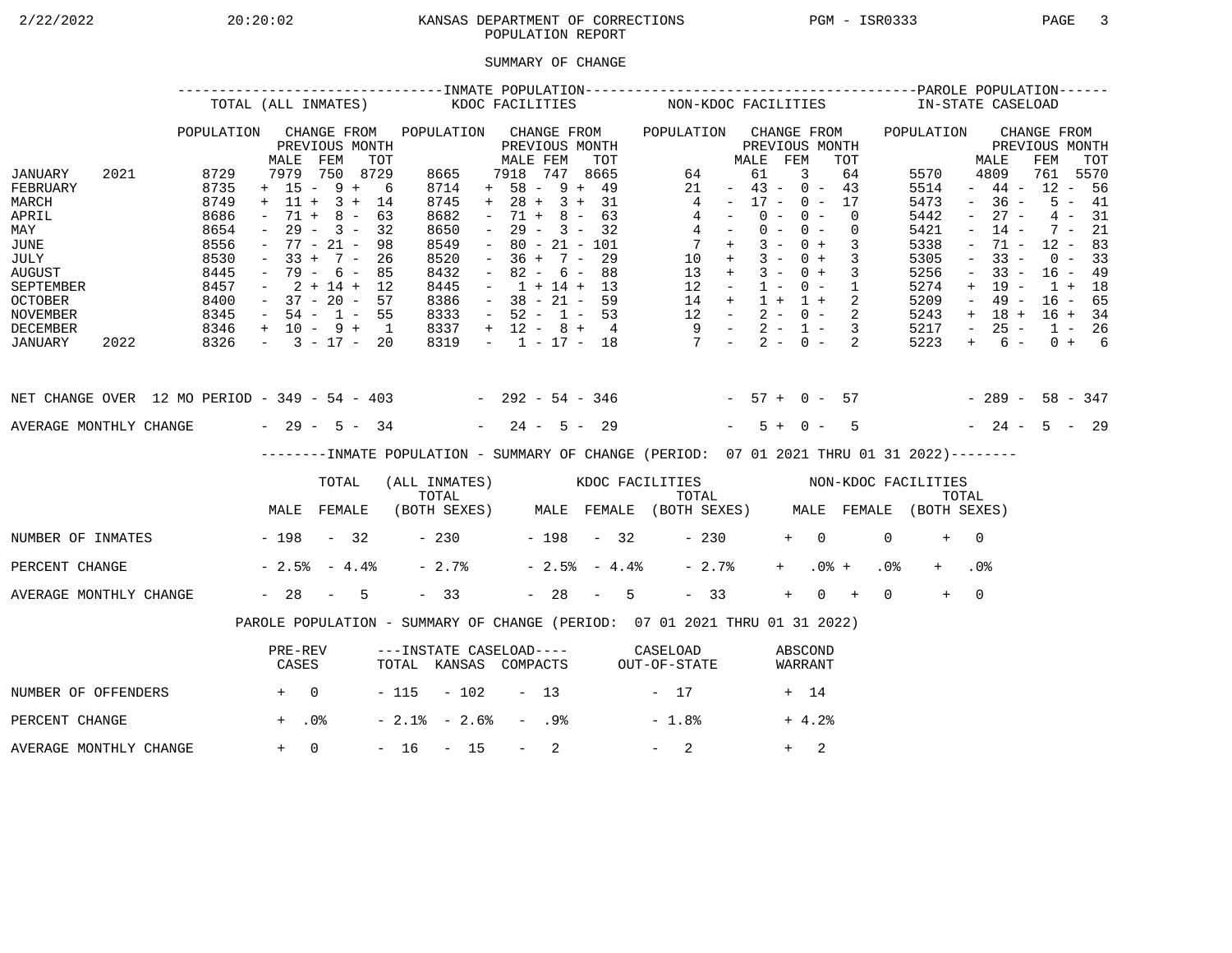## 2/22/2022 20:20:02 20:20:02 KANSAS DEPARTMENT OF CORRECTIONS PGM - ISR0333 PAGE 4 POPULATION REPORT

| NAME OF FACILITY            | -UNCLASSIFIED  |             |              | -SPECIAL MGM- |                |                | INMATE CUSTODY CLASSIFICATION AS OF 02 22 2022<br>$---MAXIMUM---$ |             |             |          |          |                       |                |          |                | -UNC/SPM/MAX- -MEDIUM HIGH- --MEDIUM LOW- |              |          | $---MINTMIN---$             |              |                |
|-----------------------------|----------------|-------------|--------------|---------------|----------------|----------------|-------------------------------------------------------------------|-------------|-------------|----------|----------|-----------------------|----------------|----------|----------------|-------------------------------------------|--------------|----------|-----------------------------|--------------|----------------|
| KDOC FACILITIES             | MALE FEM       |             | TOT          | MALE FEM      |                | <b>TOT</b>     | MALE FEM                                                          |             | TOT         |          |          | MALE FEM TOT MALE FEM |                |          | TOT            | MALE FEM                                  |              | TOT      | <b>MALE FEM</b>             |              | <b>TOT</b>     |
| LANSING - TOTAL             | 11             | 0           | 11           | 286           | 0              | 286            | 530                                                               | 0           | 530         | 827      | 0        | 827                   | 331            | 0        | 331            | 330                                       | 0            | 330      | 389                         | 0            | 389            |
| CENTRAL UNIT                | 10             | $\mathbf 0$ | 10           | 286           | $\overline{0}$ | 286            | 530                                                               | $\mathbf 0$ | 530         | 826      | 0        | 826                   | 331            | 0        | 331            | 330                                       | $\mathbf 0$  | 330      | 42                          | 0            | 42             |
| EAST UNIT                   | $\overline{1}$ | $\Omega$    | 1            | 0             | 0              | $\Omega$       | 0                                                                 | $\Omega$    | $\Omega$    | -1       | $\Omega$ | 1                     | $\Omega$       | $\Omega$ | $\overline{0}$ | $\Omega$                                  | $\Omega$     | $\Omega$ | 347                         | 0            | 347            |
| HUTCHINSON - TOTAL          |                | $\Omega$    |              | 140           | 0              | 140            | 257                                                               | 0           | 257         | 406      | 0        | 406                   | 263            | 0        | 263            | 602                                       | $\Omega$     | 602      | 399                         | <sup>n</sup> | 399            |
| CENTRAL UNIT                | 9              | $\Omega$    | 9            | 140           | $\Omega$       | 140            | 256                                                               | $\Omega$    | 256         | 405      | $\Omega$ | 405                   | 263            | $\Omega$ | 263            | 170                                       | $\Omega$     | 170      | 25                          | 0            | 25             |
| EAST UNIT                   | $\Omega$       | $\Omega$    | $\mathbf 0$  | 0             | 0              | $\Omega$       | -1                                                                | 0           | 1           |          | $\Omega$ |                       | 0              | $\Omega$ | $\Omega$       | 432                                       | $\mathbf 0$  | 432      | 63                          | 0            | 63             |
| SOUTH UNIT                  | $\Omega$       | $\Omega$    | $\Omega$     | $\Omega$      | $\overline{0}$ | $\Omega$       | $\Omega$                                                          | $\Omega$    | $\Omega$    | $\Omega$ | $\Omega$ | $\Omega$              | $\Omega$       | $\Omega$ | $\Omega$       | $\mathbf 0$                               | $\Omega$     | $\Omega$ | 311                         | 0            | 311            |
| EL DORADO - TOTAL           | 174            | $\Omega$    | 174          | 453           | $\Omega$       | 453            | 229                                                               | $\Omega$    | 229         | 856      | $\Omega$ | 856                   | 214            | $\Omega$ | 214            | 257                                       | $\Omega$     | 257      | 50                          | $\Omega$     | 50             |
| CENTRAL UNIT - TOTAL        | 174            | $\Omega$    | 174          | 453           | $\Omega$       | 453            | 229                                                               | $\Omega$    | 229         | 856      | $\Omega$ | 856                   | 213            | $\Omega$ | 213            | 139                                       | $\Omega$     | 139      | 33                          | $\Omega$     | 33             |
| GENERAL POPULATION          | 5              | $\Omega$    |              | 451           | $\Omega$       | 451            | 213                                                               | $\Omega$    | 213         | 669      | 0        | 669                   | 200            | $\Omega$ | 200            | 124                                       | $\Omega$     | 124      | 17                          | $\Omega$     | 17             |
| RECP & DIAG UNIT            | 169            | $\Omega$    | 169          | 2             | $\mathbf 0$    | 2              | 16                                                                | $\Omega$    | 16          | 187      | $\Omega$ | 187                   | 13             | $\Omega$ | 13             | 15                                        | $\Omega$     | 15       | 16                          | $\Omega$     | 16             |
| SOUTH UNIT                  | $\Omega$       | $\Omega$    | $\Omega$     | $\Omega$      | $\Omega$       | $\Omega$       | $\cap$                                                            | $\Omega$    | $\Omega$    | $\Omega$ | $\Omega$ | $\Omega$              | $\overline{1}$ | $\Omega$ | $\overline{1}$ | 118                                       | $\Omega$     | 118      | 17                          | $\cap$       | 17             |
| TOPEKA - TOTAL              | $\Omega$       | 61          | 61           | 0             | 8              | 8              | $\Omega$                                                          | 49          | 49          |          | 0 118    | 118                   | 0              | 78       | 78             |                                           | 0, 149       | 149      |                             | 0 346        | 346            |
| CENTRAL UNIT - TOTAL        | $\Omega$       | 61          | 61           | 0             | 8              | 8              | $\Omega$                                                          | 49          | 49          |          | $0$ 118  | 118                   | 0              | 78       | 78             |                                           | 0, 149       | 149      |                             | 0 346        | 346            |
| GENERAL POPULATION          | $\Omega$       | 29          | 29           | 0             | 8              | 8              | 0                                                                 | 49          | 49          | $\Omega$ | 86       | 86                    | 0              | 77       | 77             |                                           | 0, 148       | 148      |                             | 0.341        | 341            |
| RECP & DIAG UNIT            | $\Omega$       | 32          | 32           | $\Omega$      | $\Omega$       | $\Omega$       | $\Omega$                                                          | $\Omega$    | $\Omega$    | $\Omega$ | 32       | 32                    | $\Omega$       | 1        | $\mathbf{1}$   | 0                                         | $\mathbf{1}$ | 1        | $\Omega$                    | 5            | -5             |
| NORTON - TOTAL              | $\Omega$       | $\Omega$    | 0            | 12            | 0              | 12             | 0                                                                 | 0           | 0           | 12       | 0        | 12                    | 1              | 0        | 1              | 540                                       | 0            | 540      | 311                         | 0            | 311            |
| CENTRAL UNIT                | $\Omega$       | $\Omega$    | $\mathbf 0$  | 12            | $\mathbf 0$    | 12             | 0                                                                 | $\mathbf 0$ | 0           | 12       | $\Omega$ | 12                    | $\mathbf{1}$   | 0        | $\mathbf{1}$   | 540                                       | 0            | 540      | 191                         | 0            | 191            |
| EAST UNIT                   | $\Omega$       | $\Omega$    | $\Omega$     | $\Omega$      | $\overline{0}$ | $\Omega$       | $\Omega$                                                          | $\Omega$    | $\mathbf 0$ | $\Omega$ | $\Omega$ | $\Omega$              | $\Omega$       | $\Omega$ | $\Omega$       | 0                                         | $\mathbf 0$  | $\Omega$ | 120                         | 0            | 120            |
| ELLSWORTH - TOTAL           |                | 0           | 1            | 16            | $\Omega$       | 16             | 2                                                                 | 0           | 2           | 19       | 0        | 19                    | 316            | $\Omega$ | 316            | 383                                       | $\Omega$     | 383      | 84                          | $\Omega$     | 84             |
| CENTRAL UNIT                |                | $\Omega$    | $\mathbf{1}$ | 16            | $\Omega$       | 16             | $\overline{2}$                                                    | $\Omega$    | 2           | 19       | $\Omega$ | 19                    | 316            | $\Omega$ | 316            | 383                                       | $\Omega$     | 383      | 84                          | 0            | 84             |
| WINFIELD - TOTAL            | $\Omega$       | $\Omega$    | $\Omega$     | $\Omega$      | $\Omega$       | $\Omega$       | $\Omega$                                                          | $\Omega$    | $\Omega$    | $\Omega$ | $\Omega$ | $\Omega$              | $\Omega$       | 0        | $\Omega$       | $\Omega$                                  | $\Omega$     | $\Omega$ | 432                         | $\Omega$     | 432            |
| WICHITA WR - TOTAL          | $\Omega$       | $\Omega$    | $\Omega$     | $\Omega$      | $\overline{0}$ | $\Omega$       | $\Omega$                                                          | $\Omega$    | $\mathbf 0$ | $\Omega$ | $\Omega$ | $\Omega$              | 0              | 0        | $\Omega$       | $\Omega$                                  | $\Omega$     | $\Omega$ | 105                         | 0            | 105            |
| LARNED MH - TOTAL           | $\Omega$       | $\Omega$    | $\Omega$     | 18            | $\Omega$       | 18             | 58                                                                | $\Omega$    | 58          | 76       | $\Omega$ | 76                    | 78             | 0        | 78             | 94                                        | 0            | 94       | 211                         | 0            | 211            |
| CENTRAL UNIT                |                | $\mathbf 0$ | 0            | 16            | 0              | 16             | 58                                                                | 0           | 58          | 74       | 0        | 74                    | 78             | 0        | 78             | 93                                        | 0            | 93       | 2                           | 0            | $\overline{2}$ |
| SOUTH UNIT                  | $\Omega$       | $\Omega$    | $\Omega$     | 2             | $\overline{0}$ | $\overline{2}$ | $\Omega$                                                          | $\Omega$    | $\Omega$    | 2        | $\Omega$ | 2                     | $\Omega$       | $\Omega$ | $\Omega$       | $\mathbf{1}$                              | $\Omega$     | 1        | 209                         | $\Omega$     | 209            |
| KDOC FACILITIE<br>SUBTOTAL: | 195            |             | 61 256       | 925           | 8              |                | 933 1076 49 1125 2196 118 2314 1203 78 1281                       |             |             |          |          |                       |                |          |                |                                           |              |          | 2206 149 2355 1981 346 2327 |              |                |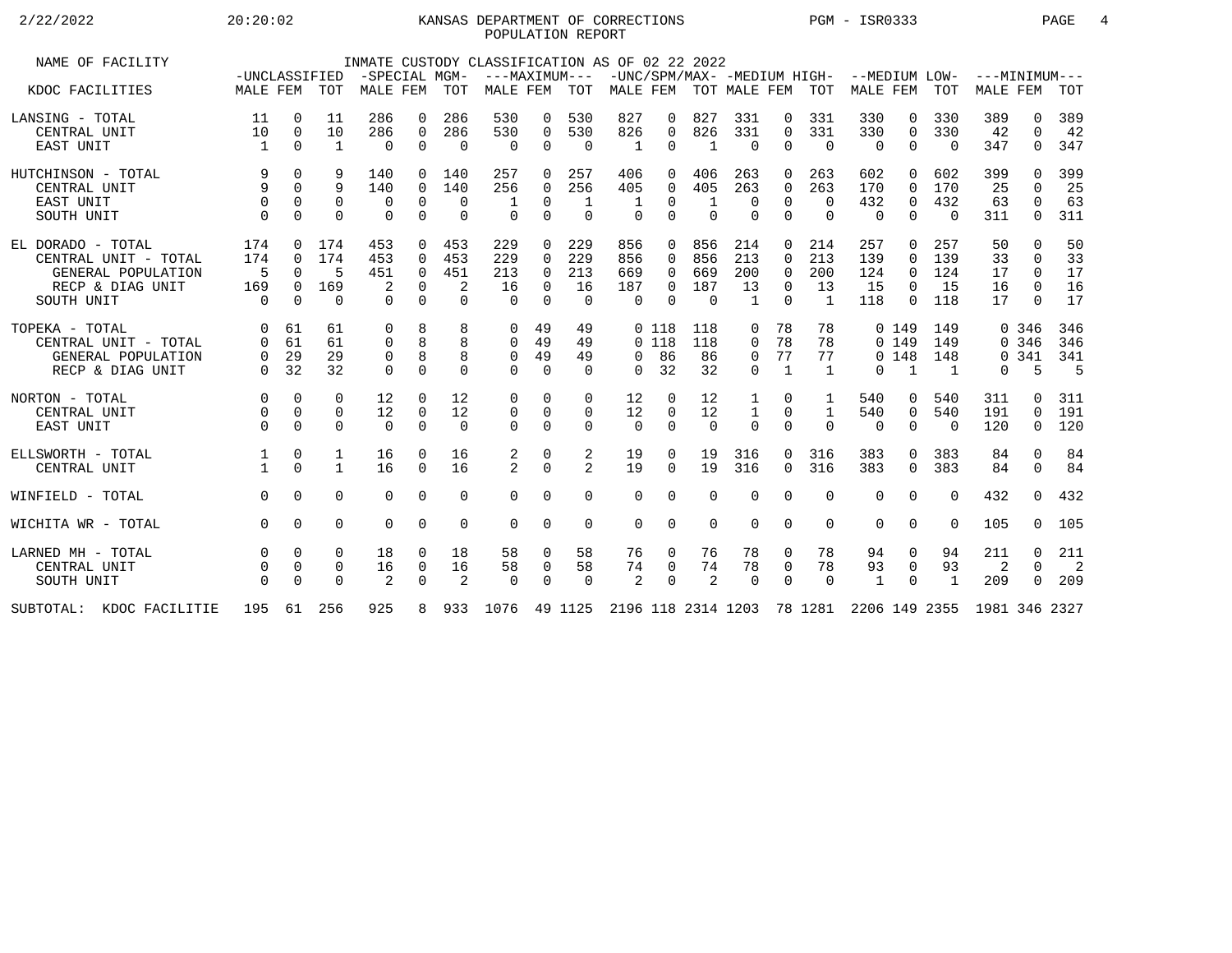| 2/22/2022                   | 20:20:02      |          |          |                                                                 |                |          | KANSAS DEPARTMENT OF CORRECTIONS<br>POPULATION REPORT |          |          |                |                         |          |              |                |                             | PGM - ISR0333 |          |          |               |          | PAGE       | 5 |
|-----------------------------|---------------|----------|----------|-----------------------------------------------------------------|----------------|----------|-------------------------------------------------------|----------|----------|----------------|-------------------------|----------|--------------|----------------|-----------------------------|---------------|----------|----------|---------------|----------|------------|---|
| NAME OF FACILITY            | -UNCLASSIFIED |          |          | INMATE CUSTODY CLASSIFICATION AS OF 02 22 2022<br>-SPECIAL MGM- |                |          | ---MAXIMUM---                                         |          |          |                |                         |          |              |                | -UNC/SPM/MAX- -MEDIUM HIGH- | --MEDIUM LOW- |          |          | ---MINIMUM--- |          |            |   |
| NON-KDOC FACILITIES         | MALE FEM      |          | TOT      | MALE FEM                                                        |                | TOT      | MALE FEM                                              |          | TOT      | MALE FEM       |                         |          | TOT MALE FEM |                | TOT                         | MALE FEM      |          | TOT      | MALE FEM      |          | TOT        |   |
| LARNED STATE HOSPITAL       | $\Omega$      | $\Omega$ | $\Omega$ | $\Omega$                                                        | $\sim$ 0       | $\Omega$ | $\Omega$                                              | 3        | 3        |                | $0 \quad 3$             | 3        | $\Omega$     | $\overline{0}$ | $\Omega$                    | $\Omega$      | $\Omega$ | $\Omega$ | $\Omega$      | $\Omega$ | $\bigcirc$ |   |
| JO CTY RESIDENTIAL CEN      | $\Omega$      | $\Omega$ | $\Omega$ | $\Omega$                                                        | $\overline{0}$ | $\Omega$ | $\Omega$                                              | $\Omega$ | $\Omega$ |                | $0 \quad 0$             | $\Omega$ | $\Omega$     | $\bigcirc$     | $\Omega$                    | $\Omega$      | റ        | $\Omega$ |               | $\Omega$ |            |   |
| SUBTOTAL:<br>NON-KDOC       | $\Omega$      | $\Omega$ | $\Omega$ | $\Omega$                                                        | $\overline{0}$ | $\Omega$ | $\Omega$                                              | 3        | 3        | $\overline{0}$ | $\overline{\mathbf{3}}$ | 3        | $\Omega$     | $\overline{0}$ | $\Omega$                    | $\Omega$      | റ        | $\Omega$ |               | $\Omega$ |            |   |
| TOTAL:<br>KDOC AND NON-KDOC | 195           | -61      | 256      | 925                                                             | 8.             | 933      | 1076                                                  | 52 1     | 128      | 2196 121       |                         | 2317     | 1203         |                | 78 1281                     | 2206 149 2355 |          |          | 1982 346 2328 |          |            |   |

#### SPECIAL MANAGEMENT AND INFIRMARY INMATESSPECIAL MANAGEMENT(DISTRIBUTIONS)

| LOCATION                         |     |                                |          |          |                                     |             |                                    |          |          |          |                                |     |          | INMATES                |          |
|----------------------------------|-----|--------------------------------|----------|----------|-------------------------------------|-------------|------------------------------------|----------|----------|----------|--------------------------------|-----|----------|------------------------|----------|
| KDOC FACILITIES                  |     | ALL SPECIAL MGM<br>MALE FEMALE | TOT      |          | DISC SEGREGATION<br>MALE FEMALE TOT |             | PROTEC. CUSTODY<br>MALE FEMALE TOT |          |          | ADMIN    | SEGREGATION<br>MALE FEMALE TOT |     | MALE     | IN INFIRMARY<br>FEMALE | TOT      |
|                                  |     |                                |          |          |                                     |             |                                    |          |          |          |                                |     |          |                        |          |
| LANSING CORRECTIONAL FACILITY    | 286 | 0                              | 286      | 21       | 0                                   | 21          | 3                                  | 0        | 3        | 262      | $\Omega$                       | 262 | 0        | 0                      | $\Omega$ |
| HUTCHINSON CORRECTIONAL FACILITY | 140 |                                | 140      | 15       | 0                                   | 15          | $\Omega$                           | $\Omega$ | $\Omega$ | 125      | 0                              | 125 | 11       | $\mathbf 0$            | 11       |
| EL DORADO CORRECTIONAL FACILITY  | 453 | $\Omega$                       | 453      | 6        | 0                                   | 6           | 5                                  | 0        | 5        | 442      | 0                              | 442 | 13       | $\mathbf 0$            | 13       |
| TOPEKA CORRECTIONAL FACILITY     | 0   | 8                              | 8        | $\Omega$ | 0                                   | $\mathbf 0$ | $\Omega$                           | $\Omega$ | $\Omega$ | $\Omega$ | 8                              | 8   | $\Omega$ | 0                      | 0        |
| NORTON CORRECTIONAL FACILITY     | 12  |                                | 12       | 2        | 0                                   | 2           | 2                                  | 0        | 2        | 8        | $\Omega$                       |     |          | 0                      |          |
| ELLSWORTH CORRECTIONAL FACILITY  | 16  | $\Omega$                       | 16       | $\Omega$ | 0                                   | $\Omega$    | $\Omega$                           | $\Omega$ | $\Omega$ | 16       | $\Omega$                       | 16  | $\Omega$ | $\mathbf 0$            | $\Omega$ |
| WINFIELD CORRECTIONAL FACILITY   | 0   | $\Omega$                       | $\Omega$ | $\Omega$ | $\Omega$                            | $\mathbf 0$ | $\Omega$                           | 0        | $\Omega$ | 0        | $\Omega$                       |     | $\Omega$ | 0                      | $\Omega$ |
| WICHITA CORRECTIONAL FACILITY    | 0   | $\Omega$                       | $\Omega$ | $\Omega$ | $\Omega$                            | $\mathbf 0$ | $\Omega$                           | $\Omega$ | $\Omega$ | $\Omega$ | $\Omega$                       |     | $\Omega$ | $\mathbf 0$            | $\Omega$ |
| LARNED CORRECTIONAL MH FACILITY  | 18  |                                | 18       | 5.       | 0                                   | 5           | 3                                  | 0        | 3        | 10       | $\Omega$                       | 10  | $\Omega$ | $\mathbf 0$            | $\Omega$ |
| TOTAL KDOC FACILITIES            | 925 |                                | 933      | 49       | 0                                   | 49          | 13                                 | $\Omega$ | 13       | 863      | 8                              | 871 | 25       | $\Omega$               | 25       |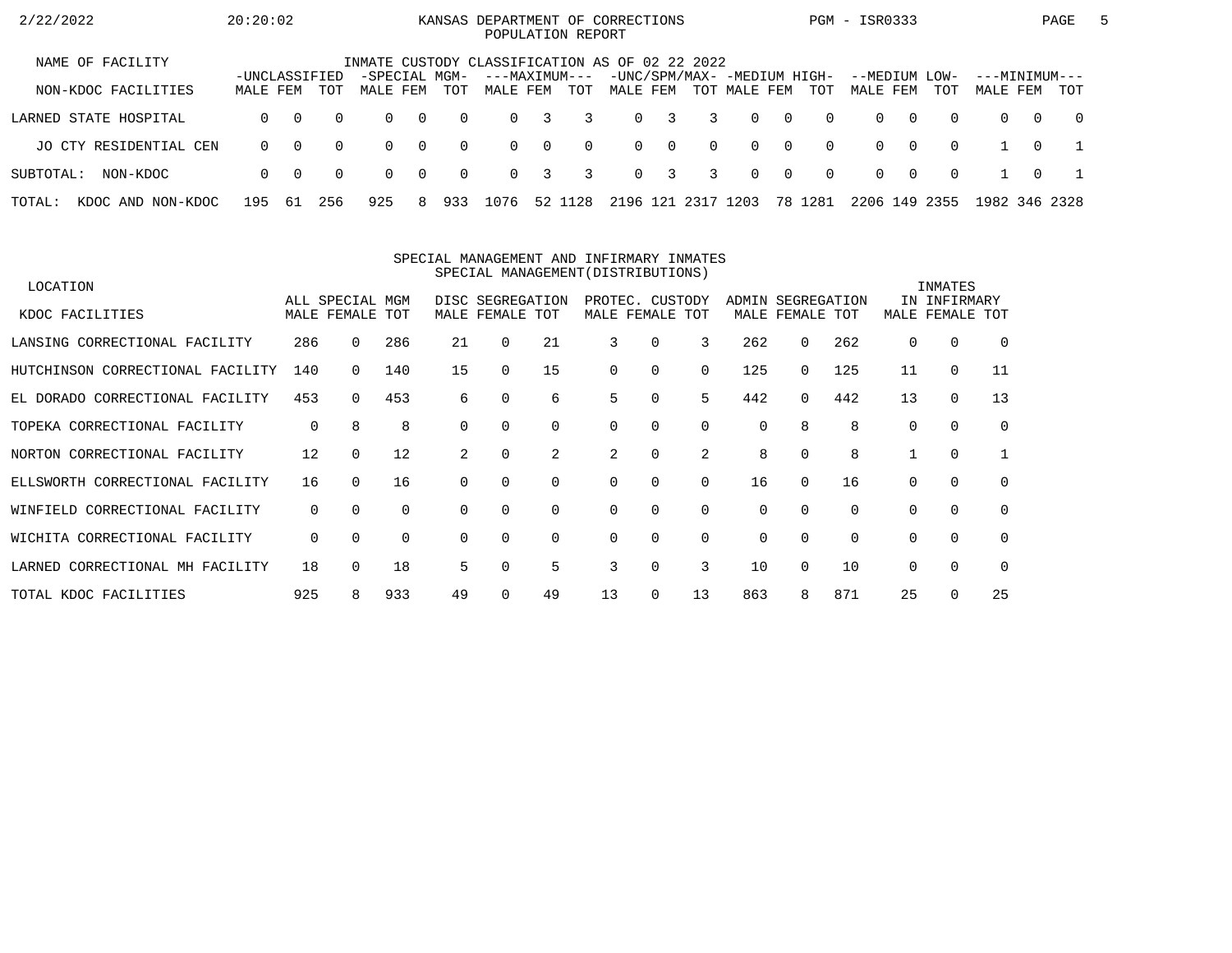2/22/2022 20:20:02 20:20:02 KANSAS DEPARTMENT OF CORRECTIONS PGM - ISR0333 PAGE 6 POPULATION REPORT

## DISTRIBUTION OF IN-STATE PAROLE CASELOAD BY LEVEL OF SUPERVISION

|                                                                                                                                                                                                                            |                                                                            | ALL LEVELS<br>MALE FEMALE TOT MALE FEMALE TOT                                                   |                                                                             |                                                                                                     | HIGH                                                                                                        |                                                                                                                     | MALE FEMALE TOT                                                              | CLOSE/MODERATE                                                         |                                                                                 |                                                                                    | MODERATE/LOW-MOD<br>MALE FEMALE TOT                                                          |                                                                               |                                                                                       | LOW<br>MALE FEMALE TOT                                                                           |                                                                                                                      |                                                                              | UNCLASSIFIED<br>MALE FEMALE TOT                                                        |                                                                                  |
|----------------------------------------------------------------------------------------------------------------------------------------------------------------------------------------------------------------------------|----------------------------------------------------------------------------|-------------------------------------------------------------------------------------------------|-----------------------------------------------------------------------------|-----------------------------------------------------------------------------------------------------|-------------------------------------------------------------------------------------------------------------|---------------------------------------------------------------------------------------------------------------------|------------------------------------------------------------------------------|------------------------------------------------------------------------|---------------------------------------------------------------------------------|------------------------------------------------------------------------------------|----------------------------------------------------------------------------------------------|-------------------------------------------------------------------------------|---------------------------------------------------------------------------------------|--------------------------------------------------------------------------------------------------|----------------------------------------------------------------------------------------------------------------------|------------------------------------------------------------------------------|----------------------------------------------------------------------------------------|----------------------------------------------------------------------------------|
| NORTHERN REGION TOTAL<br>KANSAS CITY TOTAL<br>OTHER<br>KANSAS OFFENDERS<br>COMPACT PAROLE<br>ON SUPERVISION<br>PENDING INVEST<br>WAIT RPT INSTR<br>COMPACT PROBATION<br>ON SUPERVISION<br>PENDING INVEST<br>WAIT RPT INSTR | 2347<br>624<br>624<br>396<br>93<br>70<br>22<br>-1<br>135<br>104<br>8<br>23 | 404<br>92<br>92<br>44<br>7<br>4<br>2<br>1<br>41<br>27<br>3<br>11                                | 2751<br>716<br>716<br>440<br>100<br>74<br>24<br>2<br>176<br>131<br>11<br>34 | 189<br>44<br>44<br>36<br>5<br>3<br>2<br>$\Omega$<br>3<br>3<br>$\Omega$<br>$\mathbf 0$               | 25<br>3<br>3<br>2<br>$\Omega$<br>$\Omega$<br>$\Omega$<br>$\Omega$<br>1<br>1<br>$\Omega$<br>$\Omega$         | 214<br>47<br>47<br>38<br>5<br>3<br>2<br>$\Omega$<br>4<br>4<br>$\Omega$<br>$\mathbf 0$                               | 1006<br>272<br>272<br>195<br>33<br>29<br>4<br>$\Omega$<br>44<br>36<br>5<br>3 | 141<br>27<br>27<br>15<br>4<br>$\overline{2}$<br>8<br>U<br>3            | 1147<br>299<br>299<br>210<br>37<br>31<br>5<br>-1<br>52<br>41<br>5<br>6          | 598<br>219<br>219<br>125<br>36<br>33<br>3<br>$\Omega$<br>58<br>55<br>$\Omega$<br>3 | 104<br>36<br>36<br>16<br>1<br>$\mathbf{1}$<br>0<br>$\Omega$<br>19<br>15<br>$\mathbf{1}$<br>3 | 702<br>255<br>255<br>141<br>37<br>34<br>3<br>$\Omega$<br>77<br>70<br>1<br>6   | 340<br>31<br>31<br>17<br>2<br>1<br>1<br>$\Omega$<br>12<br>7<br>1<br>4                 | 86<br>8<br>8<br>3<br>$\Omega$<br>$\Omega$<br>0<br>$\Omega$<br>5<br>4<br>$\Omega$<br>$\mathbf{1}$ | 426<br>39<br>39<br>20<br>$\overline{2}$<br>$\mathbf{1}$<br>$\mathbf{1}$<br>$\Omega$<br>17<br>11<br>$\mathbf{1}$<br>5 | 214<br>58<br>58<br>23<br>17<br>4<br>12<br>$\mathbf{1}$<br>18<br>3<br>2<br>13 | 48<br>18<br>18<br>8<br>2<br>1<br>1<br>$\Omega$<br>8<br>2<br>2<br>4                     | 262<br>76<br>76<br>31<br>19<br>5<br>13<br>$\mathbf{1}$<br>26<br>5<br>4<br>17     |
| TOPEKA TOTAL<br><b>OTHER</b><br>KANSAS OFFENDERS<br>COMPACT PAROLE<br>ON SUPERVISION<br>PENDING INVEST<br>COMPACT PROBATION<br>ON SUPERVISION<br>PENDING INVEST<br>WAIT RPT INSTR                                          | 304<br>304<br>258<br>19<br>11<br>8<br>27<br>16<br>2<br>9                   | 59<br>59<br>48<br>$\mathbf{1}$<br>$\mathbf{1}$<br>$\mathbf 0$<br>10<br>5<br>$\overline{2}$<br>3 | 363<br>363<br>306<br>20<br>12<br>8<br>37<br>21<br>4<br>12                   | 33<br>33<br>29<br>$\overline{2}$<br>2<br>$\mathbf 0$<br>2<br>1<br>$\overline{0}$<br>1               | 6<br>6<br>4<br>$\Omega$<br>$\Omega$<br>$\Omega$<br>2<br>2<br>$\mathbf 0$<br>$\Omega$                        | 39<br>39<br>33<br>$\overline{2}$<br>2<br>$\mathbf 0$<br>4<br>3<br>$\mathbf 0$<br>1                                  | 201<br>201<br>175<br>11<br>6<br>5<br>15<br>12<br>$\mathbf{1}$<br>2           | 31<br>31<br>27<br>$\Omega$<br>∩<br>0<br>1<br>2<br>$\mathbf{1}$         | 232<br>232<br>202<br>11<br>6<br>5<br>19<br>13<br>3<br>3                         | 37<br>37<br>30<br>3<br>3<br>$\mathbf 0$<br>4<br>0<br>$\mathbf 1$<br>3              | 12<br>12<br>9<br>$\mathbf{1}$<br>1<br>0<br>2<br>1<br>0<br>1                                  | 49<br>49<br>39<br>4<br>4<br>0<br>6<br>1<br>$\mathbf 1$<br>4                   | 10<br>10<br>6<br>$\Omega$<br>∩<br>0<br>4<br>3<br>$\mathbf 0$<br>$\mathbf{1}$          | 3<br>3<br>2<br>$\Omega$<br>$\Omega$<br>$\mathbf 0$<br>1<br>1<br>$\overline{0}$<br>$\Omega$       | 13<br>13<br>8<br>$\Omega$<br>$\Omega$<br>$\mathbf 0$<br>5<br>4<br>$\mathbf 0$<br>$\mathbf{1}$                        | 23<br>23<br>18<br>3<br>$\cap$<br>3<br>2<br>$\Omega$<br>$\Omega$<br>2         | 7<br>7<br>6<br>0<br>$\Omega$<br>$\Omega$<br>1<br>0<br>$\mathbf 0$<br>1                 | 30<br>30<br>24<br>3<br>$\Omega$<br>3<br>3<br>$\Omega$<br>$\mathbf 0$<br>3        |
| OLATHE TOTAL<br><b>OTHER</b><br>KANSAS OFFENDERS<br>COMPACT PAROLE<br>ON SUPERVISION<br>PENDING INVEST<br>WAIT RPT INSTR<br>COMPACT PROBATION<br>ON SUPERVISION<br>PENDING INVEST<br>WAIT RPT INSTR                        | 556<br>556<br>331<br>61<br>46<br>13<br>2<br>164<br>123<br>9<br>32          | 129<br>129<br>56<br>14<br>12<br>1<br>$\mathbf 1$<br>59<br>51<br>$\Omega$<br>8                   | 685<br>685<br>387<br>75<br>58<br>14<br>3<br>223<br>174<br>9<br>40           | 26<br>26<br>25<br>$\Omega$<br>$\mathbf 0$<br><sup>0</sup><br>0<br>1<br>1<br>$\mathbf 0$<br>$\Omega$ | 6<br>6<br>6<br>$\Omega$<br>$\Omega$<br>$\Omega$<br>$\Omega$<br>$\Omega$<br>$\Omega$<br>$\Omega$<br>$\Omega$ | 32<br>32<br>31<br>$\Omega$<br>$\mathbf 0$<br>$\Omega$<br>$\mathbf 0$<br>$\mathbf 1$<br>1<br>$\mathbf 0$<br>$\Omega$ | 142<br>142<br>101<br>16<br>11<br>5<br>0<br>25<br>20<br>$\mathbf{1}$<br>4     | 30<br>30<br>22<br>2<br>O<br>$\Omega$<br>6<br>6<br>$\Omega$<br>$\Omega$ | 172<br>172<br>123<br>18<br>13<br>5<br>$\Omega$<br>31<br>26<br>$\mathbf{1}$<br>4 | 64<br>64<br>41<br>9<br>7<br>$\mathbf{1}$<br>$\mathbf{1}$<br>14<br>9<br>1<br>4      | 13<br>13<br>9<br>2<br>2<br>0<br>0<br>2<br>2<br>0<br>0                                        | 77<br>77<br>50<br>11<br>9<br>1<br>$\mathbf 1$<br>16<br>11<br>$\mathbf 1$<br>4 | 271<br>271<br>133<br>27<br>25<br>$\mathbf{1}$<br>$\mathbf{1}$<br>111<br>92<br>2<br>17 | 70<br>70<br>13<br>8<br>7<br>$\mathbf{1}$<br>$\Omega$<br>49<br>42<br>$\overline{0}$<br>7          | 341<br>341<br>146<br>35<br>32<br>2<br>$\mathbf{1}$<br>160<br>134<br>$\overline{2}$<br>24                             | 53<br>53<br>31<br>q<br>3<br>6<br>$\cap$<br>13<br>-1<br>5<br>7                | 10<br>10<br>6<br>2<br>1<br>$\Omega$<br>$\mathbf 1$<br>2<br>1<br>0<br>$\mathbf{1}$      | 63<br>63<br>37<br>11<br>4<br>6<br>$\mathbf{1}$<br>15<br>$\overline{2}$<br>5<br>8 |
| LANSING<br>KANSAS OFFENDERS<br>COMPACT PAROLE<br>ON SUPERVISION<br>PENDING INVEST<br>COMPACT PROBATION<br>ON SUPERVISION<br>PENDING INVEST<br>WAIT RPT INSTR                                                               | 97<br>63<br>19<br>16<br>3<br>15<br>11<br>3<br>$\mathbf{1}$                 | 11<br>5<br>$\mathbf 1$<br>$\mathbf{1}$<br>$\Omega$<br>5<br>$\Omega$<br>$\Omega$                 | 108<br>68<br>20<br>17<br>3<br>20<br>16<br>3<br>$\mathbf{1}$                 | 4<br>4<br>$\mathbf 0$<br>$\Omega$<br>0<br>$\Omega$<br>0<br>0<br>$\Omega$                            | 1<br>1<br>$\Omega$<br>$\Omega$<br>$\Omega$<br>$\Omega$<br>$\Omega$<br>$\Omega$<br>$\Omega$                  | 5<br>5<br>$\mathbf 0$<br>$\Omega$<br>$\Omega$<br>0<br>$\mathbf 0$<br>$\mathbf 0$<br>$\Omega$                        | 37<br>27<br>4<br>4<br>0<br>6<br>6<br>0<br>$\Omega$                           | 1<br>1<br>0<br>U<br>$\Omega$<br>O<br>$\Omega$<br>0<br>$\Omega$         | 38<br>28<br>4<br>4<br>0<br>6<br>6<br>0<br>$\Omega$                              | 43<br>27<br>12<br>12<br>$\mathbf 0$<br>4<br>4<br>0<br>$\Omega$                     | 7<br>2<br>$\mathbf{1}$<br>1<br>0<br>4<br>4<br>0<br>0                                         | 50<br>29<br>13<br>13<br>$\Omega$<br>8<br>$\mathsf{R}$<br>$\Omega$<br>$\Omega$ | 3<br>2<br>$\Omega$<br>$\Omega$<br>$\Omega$<br>1<br>1<br>0<br>$\Omega$                 | 1<br>$\Omega$<br>$\Omega$<br>$\Omega$<br>$\Omega$<br>1<br>1<br>0<br>$\Omega$                     | 4<br>2<br>$\mathbf 0$<br>$\Omega$<br>$\mathbf 0$<br>2<br>2<br>$\mathbf 0$<br>$\Omega$                                | 10<br>3<br>3<br>$\Omega$<br>3<br>4<br>$\Omega$<br>3<br>$\mathbf{1}$          | 1<br>1<br>$\Omega$<br>$\Omega$<br>$\mathbf 0$<br>$\Omega$<br>$\Omega$<br>0<br>$\Omega$ | 11<br>4<br>3<br>$\Omega$<br>4<br>$\mathbf 0$<br>3<br>$\mathbf{1}$                |
| ATCHISON<br>KANSAS OFFENDERS<br>COMPACT PAROLE<br>ON SUPERVISION<br>PENDING INVEST<br>COMPACT PROBATION                                                                                                                    | 53<br>29<br>9<br>5<br>4<br>15                                              | 5<br>$\mathbf 1$<br>$\overline{2}$<br>$\mathfrak{D}$<br>$\Omega$<br>$\mathfrak{D}$              | 58<br>30<br>11<br>7<br>4<br>17                                              | 6<br>5<br>0<br>$\Omega$<br>$\Omega$<br>1                                                            | 2<br>1<br>1<br>$\mathbf{1}$<br>$\Omega$<br>$\Omega$                                                         | 8<br>6<br>1<br>1<br>$\Omega$<br>1                                                                                   | 26<br>17<br>4<br>4<br>0<br>5                                                 | 2<br>$\Omega$<br>1<br>$\Omega$<br>1                                    | 28<br>17<br>5<br>5<br>$\Omega$<br>6                                             | 11<br>5<br>1<br>1<br>$\mathbf 0$<br>5                                              | 1<br>0<br>0<br>0<br>0<br>$\mathbf{1}$                                                        | 12<br>5<br>1<br>1<br>$\Omega$<br>6                                            | 2<br>1<br>0<br>$\Omega$<br>$\Omega$<br>1                                              | $\Omega$<br>$\Omega$<br>$\Omega$<br>$\Omega$<br>$\Omega$<br>$\Omega$                             | 2<br>1<br>0<br>$\Omega$<br>0<br>$\mathbf{1}$                                                                         | 8<br>1<br>4<br>$\Omega$<br>4<br>3                                            | $\Omega$<br>$\Omega$<br>0<br>$\Omega$<br>$\Omega$<br>$\Omega$                          | 8<br>1<br>4<br>$\Omega$<br>4<br>3                                                |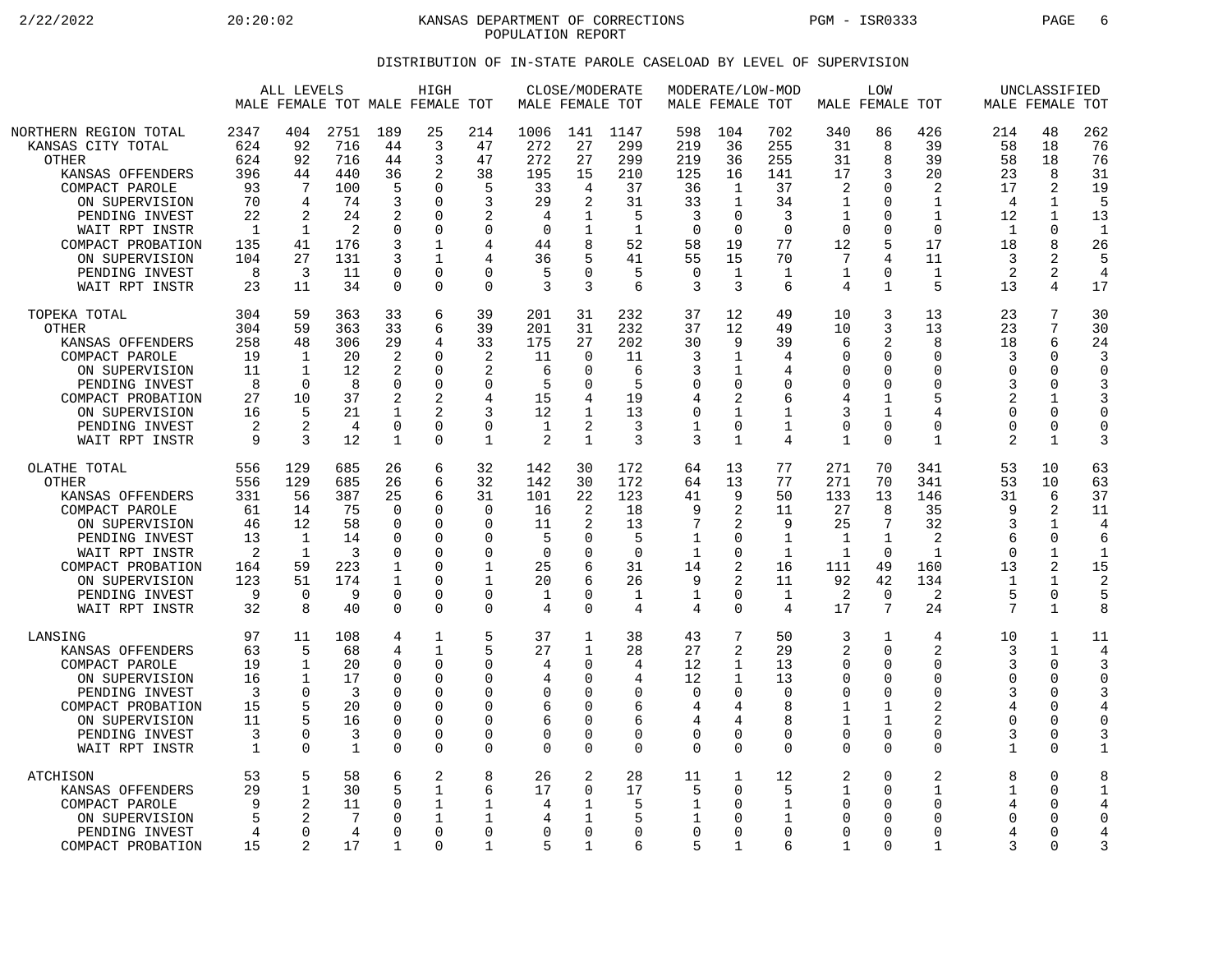2/22/2022 20:20:02 20:20:02 KANSAS DEPARTMENT OF CORRECTIONS PGM - ISR0333 PAGE 7 POPULATION REPORT

## DISTRIBUTION OF IN-STATE PAROLE CASELOAD BY LEVEL OF SUPERVISION

|                                                                                                                                                                                   | ALL LEVELS<br>MALE FEMALE TOT MALE FEMALE TOT                |                                                                                             |                                                                     |                                                                                                          | HIGH                                                                              |                                                                                                    | MALE FEMALE TOT                                                                 | CLOSE/MODERATE                                                                                        |                                                                    | MALE FEMALE TOT                                            |                                                                                                        | MODERATE/LOW-MOD                                                             |                                                                                                          | <b>LOW</b><br>MALE FEMALE TOT                                         |                                                                                                          | MALE FEMALE TOT                                                                  | UNCLASSIFIED                                                                                    |                                                                                                            |
|-----------------------------------------------------------------------------------------------------------------------------------------------------------------------------------|--------------------------------------------------------------|---------------------------------------------------------------------------------------------|---------------------------------------------------------------------|----------------------------------------------------------------------------------------------------------|-----------------------------------------------------------------------------------|----------------------------------------------------------------------------------------------------|---------------------------------------------------------------------------------|-------------------------------------------------------------------------------------------------------|--------------------------------------------------------------------|------------------------------------------------------------|--------------------------------------------------------------------------------------------------------|------------------------------------------------------------------------------|----------------------------------------------------------------------------------------------------------|-----------------------------------------------------------------------|----------------------------------------------------------------------------------------------------------|----------------------------------------------------------------------------------|-------------------------------------------------------------------------------------------------|------------------------------------------------------------------------------------------------------------|
| ON SUPERVISION<br>WAIT RPT INSTR                                                                                                                                                  | 11<br>4                                                      | 2<br>$\Omega$                                                                               | 13<br>4                                                             | 1<br>$\mathbf 0$                                                                                         | 0<br>0                                                                            | 1<br>$\Omega$                                                                                      | 5<br>$\Omega$                                                                   | 1<br>$\Omega$                                                                                         | 6<br>$\Omega$                                                      | 4<br>$\mathbf{1}$                                          | $\mathbf 1$<br>$\Omega$                                                                                | 5<br>$\mathbf{1}$                                                            | 1<br>$\Omega$                                                                                            | 0<br>0                                                                | $\mathbf 1$<br>$\Omega$                                                                                  | 0<br>3                                                                           | $\mathbf 0$<br>$\Omega$                                                                         | $\mathbf 0$<br>3                                                                                           |
| LAWRENCE<br>KANSAS OFFENDERS<br>COMPACT PAROLE<br>ON SUPERVISION<br>PENDING INVEST<br>COMPACT PROBATION<br>ON SUPERVISION<br>PENDING INVEST<br>WAIT RPT INSTR                     | 205<br>152<br>23<br>22<br>$\mathbf{1}$<br>30<br>26<br>1<br>3 | 36<br>22<br>4<br>3<br>-1<br>10<br>8<br>1<br>$\mathbf 1$                                     | 241<br>174<br>27<br>25<br>$\overline{2}$<br>40<br>34<br>2<br>4      | 11<br>11<br>$\Omega$<br>$\mathbf 0$<br>$\Omega$<br>$\Omega$<br>$\Omega$<br>$\Omega$<br>$\Omega$          | 0<br>0<br>$\Omega$<br>O<br>0<br>O<br>0<br>0<br>0                                  | 11<br>11<br>$\Omega$<br>$\mathbf 0$<br>$\Omega$<br>$\Omega$<br>$\Omega$<br>$\Omega$<br>$\mathbf 0$ | 49<br>36<br>4<br>3<br>9<br>6<br>1<br>$\overline{2}$                             | 5<br>$\overline{2}$<br>1<br>1<br>$\mathbf 0$<br>2<br>$\overline{2}$<br>$\Omega$<br>$\Omega$           | 54<br>38<br>5<br>4<br>$\mathbf{1}$<br>11<br>8<br>$\mathbf{1}$<br>2 | 133<br>99<br>17<br>17<br>$\mathbf 0$<br>17<br>17<br>0<br>0 | 22<br>16<br>2<br>2<br><sup>0</sup><br>4<br>4<br>$\Omega$                                               | 155<br>115<br>19<br>19<br>$\overline{0}$<br>21<br>21<br>$\Omega$<br>$\Omega$ | 6<br>1<br>1<br>1<br>$\mathbf 0$<br>4<br>3<br>$\mathbf 0$<br>$\mathbf{1}$                                 | 2<br>1<br>U<br>0<br>$\Omega$<br>1<br>1<br>$\Omega$<br>0               | 8<br>$\overline{2}$<br>1<br>$\mathbf{1}$<br>$\Omega$<br>5<br>4<br>$\Omega$<br>$\mathbf{1}$               | 6<br>5<br>1<br>1<br>$\Omega$<br>U<br>0<br>0<br>0                                 | 7<br>3<br>1<br>0<br>$\mathbf{1}$<br>3<br>$\mathbf{1}$<br>1<br>$\mathbf{1}$                      | 13<br>8<br>2<br>$\mathbf 1$<br>$\mathbf{1}$<br>3<br>$\mathbf{1}$<br>$\mathbf{1}$<br>$\mathbf{1}$           |
| SALINA<br>KANSAS OFFENDERS<br>COMPACT PAROLE<br>ON SUPERVISION<br>PENDING INVEST<br>COMPACT PROBATION<br>ON SUPERVISION<br>PENDING INVEST<br>WAIT RPT INSTR                       | 180<br>159<br>9<br>4<br>5<br>12<br>7<br>1<br>4               | 25<br>14<br>2<br>$\mathbf 1$<br>$\mathbf{1}$<br>9<br>6<br>1<br>2                            | 205<br>173<br>11<br>5<br>6<br>21<br>13<br>2<br>6                    | 12<br>10<br>2<br>$\mathbf 1$<br>1<br>$\Omega$<br>$\Omega$<br>$\Omega$<br>$\Omega$                        | $\mathbf{1}$<br>1<br>0<br>0<br>O<br>0<br>O<br>0<br>0                              | 13<br>11<br>2<br>1<br>-1<br>$\Omega$<br>$\Omega$<br>$\mathbf 0$<br>$\Omega$                        | 123<br>111<br>4<br>$\overline{2}$<br>2<br>8<br>4<br>1<br>3                      | 18<br>11<br>1<br>1<br>$\Omega$<br>6<br>4<br>1<br>1                                                    | 141<br>122<br>5<br>3<br>2<br>14<br>8<br>2<br>4                     | 27<br>25<br>0<br>0<br>O<br>2<br>2<br>0<br>0                | 3<br>2<br><sup>0</sup><br><sup>0</sup><br><sup>0</sup><br>$\Omega$<br>$\cap$                           | 30<br>27<br>0<br>$\mathbf 0$<br>$\Omega$<br>3<br>3<br>0<br>$\Omega$          | 6<br>4<br>$\mathbf 0$<br>$\mathbf 0$<br>$\mathbf 0$<br>2<br>$\mathbf{1}$<br>$\mathbf 0$<br>$\mathbf{1}$  | 0<br>$\Omega$<br>$\Omega$<br>0<br>U<br>U<br>$\Omega$<br>0<br>$\Omega$ | 6<br>4<br>$\Omega$<br>$\Omega$<br>$\Omega$<br>2<br>1<br>$\mathbf 0$<br>1                                 | 12<br>9<br>ζ<br>1<br>2<br>0<br>$\Omega$<br>0<br>0                                | 3<br>$\Omega$<br>1<br>$\mathbf 0$<br>1<br>2<br>$\mathbf{1}$<br>0<br>1                           | 15<br>9<br>4<br>$\mathbf{1}$<br>3<br>$\overline{2}$<br>$\mathbf{1}$<br>$\mathbf 0$<br>$\mathbf{1}$         |
| GREAT BEND<br>KANSAS OFFENDERS<br>COMPACT PAROLE<br>ON SUPERVISION<br>PENDING INVEST<br>WAIT RPT INSTR<br>COMPACT PROBATION<br>ON SUPERVISION<br>PENDING INVEST<br>WAIT RPT INSTR | 99<br>86<br>6<br>4<br>1<br>1<br>7<br>4<br>1<br>2             | 5<br>$\overline{4}$<br>∩<br>$\Omega$<br>$\Omega$<br>∩<br>1<br>∩<br>$\mathbf{1}$<br>$\Omega$ | 104<br>90<br>6<br>4<br>$\mathbf 1$<br>1<br>8<br>2<br>$\overline{2}$ | 14<br>13<br>$\mathbf 1$<br>1<br>$\Omega$<br>$\cap$<br>$\mathbf 0$<br>$\Omega$<br>$\mathbf 0$<br>$\Omega$ | $\mathbf 1$<br>$\mathbf{1}$<br>$\Omega$<br>0<br>0<br>O<br>0<br>O<br>$\Omega$<br>0 | 15<br>14<br>$\mathbf{1}$<br>$\mathbf{1}$<br>$\Omega$<br>$\Omega$<br>0<br>$\Omega$<br>0<br>$\Omega$ | 45<br>39<br>$\overline{2}$<br>1<br>$\Omega$<br>1<br>4<br>2<br>1<br>$\mathbf{1}$ | 3<br>$\overline{2}$<br>$\Omega$<br>$\Omega$<br>$\Omega$<br>$\Omega$<br>1<br>$\Omega$<br>1<br>$\Omega$ | 48<br>41<br>2<br>1<br>0<br>1<br>5<br>2<br>2<br>$\mathbf{1}$        | 21<br>18<br>2<br>2<br>0<br>0<br>1<br>1<br>0<br>0           | 1<br>$\mathbf{1}$<br><sup>0</sup><br>$\Omega$<br>O<br><sup>0</sup><br>$\Omega$<br>$\Omega$<br>$\Omega$ | 22<br>19<br>2<br>2<br>$\mathbf 0$<br>0<br>$\mathbf{1}$<br>1<br>0<br>$\Omega$ | 2<br>$\mathbf 0$<br>$\mathbf 0$<br>0<br>$\mathbf 0$<br>$\Omega$<br>2<br>1<br>$\mathbf 0$<br>$\mathbf{1}$ | 0<br>0<br>0<br>$\Omega$<br>0<br>U<br>0<br>U<br>0<br>$\Omega$          | 2<br>$\mathbf 0$<br>$\Omega$<br>$\Omega$<br>$\Omega$<br>$\Omega$<br>2<br>1<br>0<br>$\mathbf{1}$          | 17<br>16<br>1<br>$\Omega$<br>$\mathbf{1}$<br>$\Omega$<br>0<br>O<br>0<br>$\Omega$ | 0<br>0<br>$\Omega$<br>$\Omega$<br>$\Omega$<br>$\Omega$<br>$\Omega$<br>$\Omega$<br>0<br>$\Omega$ | 17<br>16<br>$\mathbf{1}$<br>$\Omega$<br>$\mathbf{1}$<br>C<br>$\mathbf 0$<br>0<br>0<br>$\Omega$             |
| JUNCTION CITY<br>KANSAS OFFENDERS<br>COMPACT PAROLE<br>ON SUPERVISION<br>PENDING INVEST<br>COMPACT PROBATION<br>ON SUPERVISION<br>PENDING INVEST<br>WAIT RPT INSTR                | 110<br>83<br>10<br>7<br>3<br>17<br>6<br>3<br>8               | 26<br>18<br>$\overline{2}$<br>1<br>1<br>6<br>3<br>$\mathbf{1}$<br>$\overline{2}$            | 136<br>101<br>12<br>8<br>4<br>23<br>9<br>4<br>10                    | 25<br>24<br>$\Omega$<br>$\Omega$<br>$\Omega$<br>1<br>$\mathbf 0$<br>$\Omega$<br>1                        | 3<br>3<br>0<br>$\Omega$<br>0<br>0<br>0<br>O<br>0                                  | 28<br>27<br>$\Omega$<br>$\Omega$<br>$\Omega$<br>1<br>0<br>$\Omega$<br>1                            | 57<br>42<br>7<br>4<br>3<br>8<br>5<br>1<br>$\mathfrak{D}$                        | 16<br>12<br>1<br>$\Omega$<br>1<br>3<br>1<br>1<br>$\mathbf{1}$                                         | 73<br>54<br>8<br>4<br>4<br>11<br>6<br>2<br>3                       | 18<br>12<br>2<br>2<br>0<br>4<br>0<br>1<br>3                | 6<br>2<br>1<br>1<br>$\Omega$<br>3<br>2<br>$\Omega$<br>$\mathbf{1}$                                     | 24<br>14<br>3<br>3<br>0<br>7<br>2<br>1<br>4                                  | 2<br>$\mathbf 1$<br>$\mathbf 0$<br>$\mathbf 0$<br>$\mathbf 0$<br>1<br>$\mathbf 0$<br>$\mathbf 0$<br>1    | 0<br>$\Omega$<br>0<br>U<br>0<br>U<br>0<br>0<br>$\Omega$               | 2<br>$\mathbf{1}$<br>$\mathbf 0$<br>$\Omega$<br>$\Omega$<br>1<br>$\mathbf 0$<br>$\Omega$<br>$\mathbf{1}$ | 8<br>4<br>1<br>1<br>0<br>3<br>1<br>1<br>$\mathbf{1}$                             | 1<br>$\mathbf{1}$<br>$\Omega$<br>$\Omega$<br>$\Omega$<br>$\Omega$<br>0<br>$\Omega$<br>$\Omega$  | 9<br>5<br>$\mathbf{1}$<br>$\mathbf{1}$<br>$\mathbf 0$<br>3<br>$\mathbf{1}$<br>$\mathbf{1}$<br>$\mathbf{1}$ |
| NW COMM CORR<br>KANSAS OFFENDERS<br>COMPACT PAROLE<br>ON SUPERVISION<br>PENDING INVEST<br>COMPACT PROBATION<br>ON SUPERVISION<br>PENDING INVEST                                   | 106<br>90<br>8<br>7<br>1<br>8<br>3<br>2                      | 15<br>12<br>1<br>$\mathbf{1}$<br>$\Omega$<br>2<br>2<br>$\Omega$                             | 121<br>102<br>9<br>8<br>1<br>10<br>5<br>2                           | 14<br>13<br>1<br>$\mathbf 1$<br>$\Omega$<br>$\mathbf 0$<br>$\Omega$<br>$\Omega$                          | 2<br>2<br>0<br>0<br>$\Omega$<br>O<br>O<br>U                                       | 16<br>15<br>1<br><sup>0</sup><br>0<br>$\Omega$<br>$\Omega$                                         | 53<br>50<br>3<br>2<br>1<br>$\Omega$<br>O<br>∩                                   | 8<br>7<br>1<br>1<br>$\Omega$<br>$\Omega$<br>$\Omega$<br>$\Omega$                                      | 61<br>57<br>4<br>3<br>1<br>0<br>0<br>$\Omega$                      | 25<br>19<br>2<br>2<br>0<br>4<br>$\overline{a}$<br>0        | 3<br>2<br><sup>0</sup><br>$\Omega$<br><sup>0</sup><br>1<br>0                                           | 28<br>21<br>2<br>2<br>$\Omega$<br>5<br>3<br>$\Omega$                         | 7<br>4<br>1<br>1<br>0<br>2<br>1<br>1                                                                     | 2<br>1<br>$\Omega$<br>0<br>$\Omega$<br>1<br>1<br>$\Omega$             | 9<br>5<br>1<br>$\mathbf{1}$<br>$\Omega$<br>3<br>$\overline{2}$<br>1                                      | 7<br>4<br>1<br>$\mathbf{1}$<br>$\Omega$<br>2<br>$\Omega$<br>$\mathbf{1}$         | $\Omega$<br>$\Omega$<br>$\Omega$<br>$\Omega$<br>O<br>$\Omega$<br>$\Omega$<br>∩                  | 7<br>4<br>1<br>$\mathbf{1}$<br>C<br>$\overline{2}$<br>$\mathbf 0$<br>$\mathbf{1}$                          |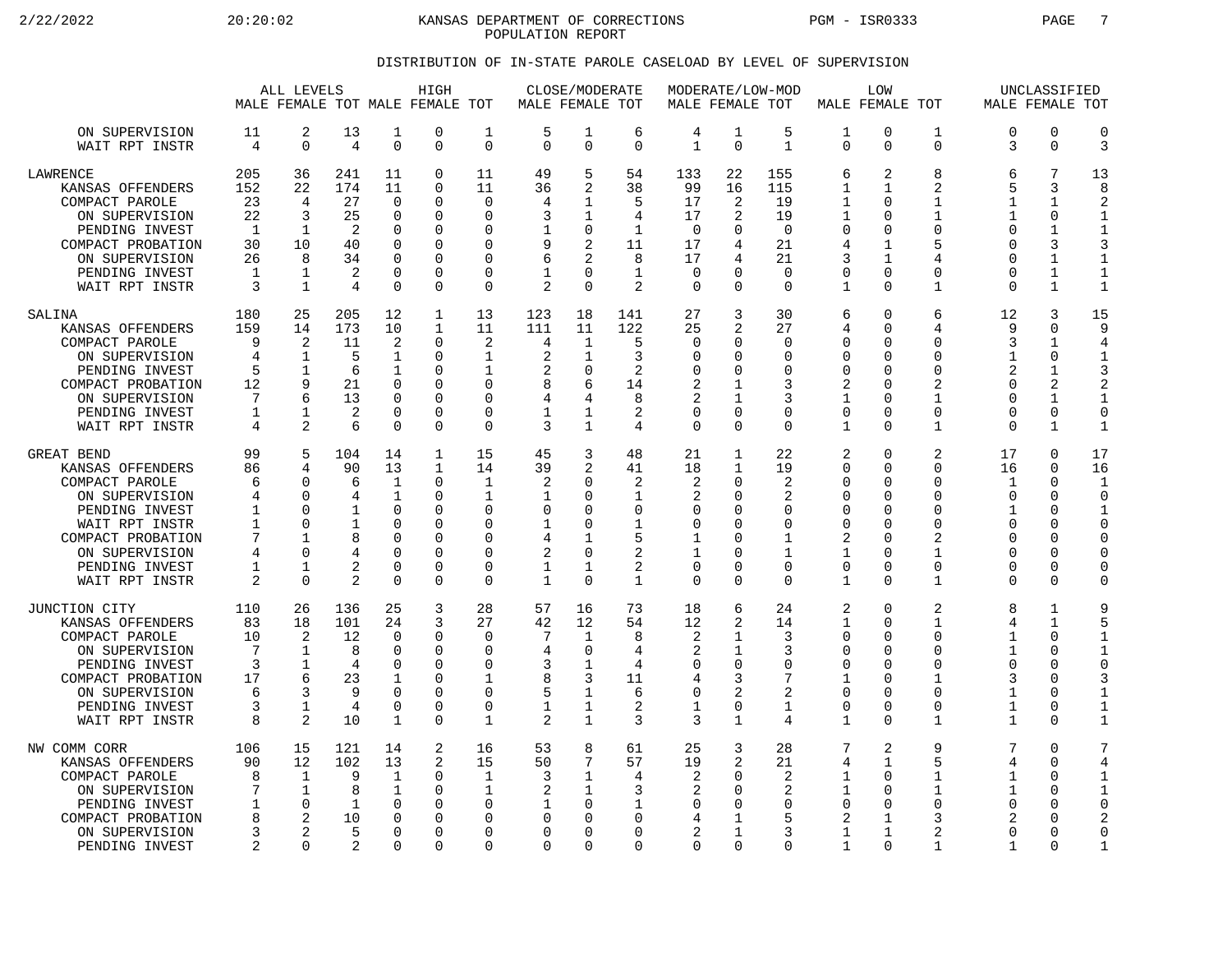2/22/2022 20:20:02 20:20:02 KANSAS DEPARTMENT OF CORRECTIONS PGM - ISR0333 PAGE 8 POPULATION REPORT

## DISTRIBUTION OF IN-STATE PAROLE CASELOAD BY LEVEL OF SUPERVISION

|                                                                                                                                                                                                |                                                              | ALL LEVELS                                                                    |                                                                       |                                                                                          | HIGH<br>MALE FEMALE TOT MALE FEMALE TOT                                                          |                                                                                               | MALE FEMALE TOT                                   |                                                                                             | CLOSE/MODERATE                                               | MODERATE/LOW-MOD<br>MALE FEMALE TOT                                                     |                                                                               |                                                                            | MALE FEMALE TOT                                                                      | LOW                                                         |                                                                                                                 |                                                                               | UNCLASSIFIED<br>MALE FEMALE TOT                                                               |                                                                                                              |
|------------------------------------------------------------------------------------------------------------------------------------------------------------------------------------------------|--------------------------------------------------------------|-------------------------------------------------------------------------------|-----------------------------------------------------------------------|------------------------------------------------------------------------------------------|--------------------------------------------------------------------------------------------------|-----------------------------------------------------------------------------------------------|---------------------------------------------------|---------------------------------------------------------------------------------------------|--------------------------------------------------------------|-----------------------------------------------------------------------------------------|-------------------------------------------------------------------------------|----------------------------------------------------------------------------|--------------------------------------------------------------------------------------|-------------------------------------------------------------|-----------------------------------------------------------------------------------------------------------------|-------------------------------------------------------------------------------|-----------------------------------------------------------------------------------------------|--------------------------------------------------------------------------------------------------------------|
| WAIT RPT INSTR                                                                                                                                                                                 | 3                                                            | 0                                                                             | 3                                                                     | $\Omega$                                                                                 | 0                                                                                                | $\mathbf 0$                                                                                   | $\Omega$                                          | $\Omega$                                                                                    | $\mathbf 0$                                                  | $\overline{2}$                                                                          | $\Omega$                                                                      | 2                                                                          | $\mathbf 0$                                                                          | 0                                                           | $\Omega$                                                                                                        | 1                                                                             | $\Omega$                                                                                      | $\mathbf{1}$                                                                                                 |
| UNASSIGNED - NORTH                                                                                                                                                                             | 13                                                           | 1                                                                             | 14                                                                    | $\mathbf 0$                                                                              | $\mathbf 0$                                                                                      | $\mathbf 0$                                                                                   | 1                                                 | $\mathbf 0$                                                                                 | $\mathbf 1$                                                  | 0                                                                                       | 0                                                                             | $\mathbf 0$                                                                | $\mathbf 0$                                                                          | 0                                                           | $\mathbf 0$                                                                                                     | 12                                                                            | $\mathbf{1}$                                                                                  | 13                                                                                                           |
| KANSAS OFFENDERS                                                                                                                                                                               | 13                                                           | $\mathbf{1}$                                                                  | 14                                                                    | $\Omega$                                                                                 | $\Omega$                                                                                         | $\Omega$                                                                                      | $\mathbf{1}$                                      | $\Omega$                                                                                    | $\mathbf{1}$                                                 | $\Omega$                                                                                | $\Omega$                                                                      | $\Omega$                                                                   | $\Omega$                                                                             | 0                                                           | $\Omega$                                                                                                        | 12                                                                            | $\mathbf{1}$                                                                                  | 13                                                                                                           |
| SOUTHERN REGION TOTAL<br>WICHITA TOTAL<br>SEX OFFENDER UNIT<br>KANSAS OFFENDERS<br>COMPACT PAROLE<br>ON SUPERVISION<br>PENDING INVEST<br>COMPACT PROBATION<br>ON SUPERVISION<br>WAIT RPT INSTR | 2143<br>1570<br>89<br>73<br>7<br>5<br>2<br>8<br>$\mathbf{1}$ | 304<br>204<br>33<br>30<br>1<br>$\mathbf{1}$<br>$\Omega$<br>2<br>2<br>$\Omega$ | 2447<br>1774<br>122<br>103<br>8<br>6<br>2<br>11<br>10<br>$\mathbf{1}$ | 219<br>172<br>9<br>9<br>0<br>$\Omega$<br>$\Omega$<br>$\mathbf 0$<br>$\Omega$<br>$\Omega$ | 34<br>24<br>8<br>8<br>$\mathbf 0$<br>$\Omega$<br>$\mathbf 0$<br>$\Omega$<br>$\Omega$<br>$\Omega$ | 253<br>196<br>17<br>17<br>$\mathbf 0$<br>$\Omega$<br>0<br>$\mathbf 0$<br>$\Omega$<br>$\Omega$ | 968<br>699<br>53<br>42<br>4<br>2<br>2<br>$\Omega$ | 122<br>79<br>18<br>15<br>1<br>1<br>$\Omega$<br>$\overline{a}$<br>$\overline{2}$<br>$\Omega$ | 1090<br>778<br>71<br>57<br>5<br>3<br>2<br>9<br>9<br>$\Omega$ | 551<br>385<br>17<br>13<br>2<br>$\overline{2}$<br>0<br>2<br>$\mathbf{1}$<br>$\mathbf{1}$ | 74<br>44<br>3<br>3<br>∩<br><sup>0</sup><br>∩<br><sup>0</sup><br>∩<br>$\Omega$ | 625<br>429<br>20<br>16<br>2<br>2<br>0<br>2<br>$\mathbf{1}$<br>$\mathbf{1}$ | 264<br>227<br>$\mathbf 1$<br>1<br>0<br>0<br>0<br>$\mathbf 0$<br>$\Omega$<br>$\Omega$ | 45<br>39<br>1<br>$\mathbf{1}$<br>0<br>O<br>U<br>0<br>0<br>0 | 309<br>266<br>$\overline{2}$<br>$\overline{2}$<br>$\Omega$<br>O<br>$\Omega$<br>$\Omega$<br>$\Omega$<br>$\Omega$ | 141<br>87<br>9<br>8<br>1<br>1<br>$\Omega$<br>$\Omega$<br>$\Omega$<br>$\Omega$ | 29<br>18<br>3<br>3<br>$\mathbf 0$<br>$\Omega$<br>$\Omega$<br>$\Omega$<br>$\Omega$<br>$\Omega$ | 170<br>105<br>12<br>11<br>$\mathbf{1}$<br>$\mathbf{1}$<br>$\Omega$<br>$\mathbf 0$<br>$\mathbf 0$<br>$\Omega$ |
| <b>OTHER</b>                                                                                                                                                                                   | 1481                                                         | 171                                                                           | 1652                                                                  | 163                                                                                      | 16                                                                                               | 179                                                                                           | 646                                               | 61                                                                                          | 707                                                          | 368                                                                                     | 41                                                                            | 409                                                                        | 226                                                                                  | 38                                                          | 264                                                                                                             | 78                                                                            | 15                                                                                            | 93                                                                                                           |
| KANSAS OFFENDERS                                                                                                                                                                               | 1271                                                         | 105                                                                           | 1376                                                                  | 160                                                                                      | 13                                                                                               | 173                                                                                           | 588                                               | 48                                                                                          | 636                                                          | 338                                                                                     | 29                                                                            | 367                                                                        | 125                                                                                  | 7                                                           | 132                                                                                                             | 60                                                                            | 8                                                                                             | 68                                                                                                           |
| COMPACT PAROLE                                                                                                                                                                                 | 70                                                           | 15                                                                            | 85                                                                    | 2                                                                                        | 1                                                                                                | 3                                                                                             | 26                                                | 3                                                                                           | 29                                                           | 10                                                                                      | 4                                                                             | 14                                                                         | 27                                                                                   | 4                                                           | 31                                                                                                              | 5                                                                             | 3                                                                                             | 8                                                                                                            |
| ON SUPERVISION                                                                                                                                                                                 | 64                                                           | 10                                                                            | 74                                                                    | $\overline{2}$                                                                           | 1                                                                                                | 3                                                                                             | 25                                                | 1                                                                                           | 26                                                           | 10                                                                                      | 4                                                                             | 14                                                                         | 26                                                                                   | 4                                                           | 30                                                                                                              | 1                                                                             | $\Omega$                                                                                      | $\mathbf{1}$                                                                                                 |
| PENDING INVEST                                                                                                                                                                                 | 5                                                            | 4                                                                             | 9                                                                     | 0                                                                                        | $\mathbf 0$                                                                                      | $\mathbf 0$                                                                                   | 1                                                 | $\mathbf 1$                                                                                 | 2                                                            | 0                                                                                       | ∩                                                                             | $\mathbf 0$                                                                | $\mathbf 0$                                                                          | 0                                                           | $\Omega$                                                                                                        | 4                                                                             | 3                                                                                             | 7                                                                                                            |
| WAIT RPT INSTR                                                                                                                                                                                 | $\mathbf{1}$                                                 | $\mathbf{1}$                                                                  | 2                                                                     | $\Omega$                                                                                 | $\Omega$                                                                                         | $\Omega$                                                                                      | $\Omega$                                          | $\mathbf{1}$                                                                                | $\mathbf{1}$                                                 | $\Omega$                                                                                | <sup>0</sup>                                                                  | $\Omega$                                                                   | $\mathbf{1}$                                                                         | $\Omega$                                                    | $\mathbf{1}$                                                                                                    | $\Omega$                                                                      | $\Omega$                                                                                      | $\mathbf 0$                                                                                                  |
| COMPACT PROBATION                                                                                                                                                                              | 140                                                          | 51                                                                            | 191                                                                   | 1                                                                                        | 2                                                                                                | 3                                                                                             | 32                                                | 10                                                                                          | 42                                                           | 20                                                                                      | 8                                                                             | 28                                                                         | 74                                                                                   | 27                                                          | 101                                                                                                             | 13                                                                            | 4                                                                                             | 17                                                                                                           |
| ON SUPERVISION                                                                                                                                                                                 | 119                                                          | 36                                                                            | 155                                                                   | $\mathbf{1}$                                                                             | $\mathfrak{D}$                                                                                   | 3                                                                                             | 31                                                | $7\phantom{.0}$                                                                             | 38                                                           | 18                                                                                      | $\overline{4}$                                                                | 22                                                                         | 65                                                                                   | 22                                                          | 87                                                                                                              | 4                                                                             | $\mathbf{1}$                                                                                  | 5                                                                                                            |
| PENDING INVEST                                                                                                                                                                                 | 7                                                            | 5                                                                             | 12                                                                    | $\Omega$                                                                                 | $\Omega$                                                                                         | $\Omega$                                                                                      | $\Omega$                                          | 2                                                                                           | 2                                                            | $\Omega$                                                                                | 1                                                                             | 1                                                                          | 1                                                                                    | 1                                                           | 2                                                                                                               | 6                                                                             | $\mathbf{1}$                                                                                  | $\overline{7}$                                                                                               |
| WAIT RPT INSTR                                                                                                                                                                                 | 14                                                           | 10                                                                            | 24                                                                    | $\Omega$                                                                                 | $\Omega$                                                                                         | 0                                                                                             | 1                                                 | $\mathbf{1}$                                                                                | 2                                                            | 2                                                                                       | 3                                                                             | 5                                                                          | 8                                                                                    | 4                                                           | 12                                                                                                              | 3                                                                             | 2                                                                                             | 5                                                                                                            |
| HUTCHINSON TOTAL                                                                                                                                                                               | 105                                                          | 13                                                                            | 118                                                                   | 9                                                                                        | $\mathbf{1}$                                                                                     | 10                                                                                            | 68                                                | 9                                                                                           | 77                                                           | 13                                                                                      | 2                                                                             | 15                                                                         | 7                                                                                    | 0                                                           | 7                                                                                                               | 8                                                                             | $\mathbf{1}$                                                                                  | 9                                                                                                            |
| <b>OTHER</b>                                                                                                                                                                                   | 105                                                          | 13                                                                            | 118                                                                   | 9                                                                                        | $\mathbf{1}$                                                                                     | 10                                                                                            | 68                                                | 9                                                                                           | 77                                                           | 13                                                                                      | 2                                                                             | 15                                                                         | 7                                                                                    | 0                                                           | 7                                                                                                               | 8                                                                             | $\mathbf{1}$                                                                                  | 9                                                                                                            |
| KANSAS OFFENDERS                                                                                                                                                                               | 85                                                           | 12                                                                            | 97                                                                    | 9                                                                                        | $\mathbf{1}$                                                                                     | 10                                                                                            | 57                                                | 8                                                                                           | 65                                                           | 10                                                                                      | 2                                                                             | 12                                                                         | 5                                                                                    | 0                                                           | 5                                                                                                               | 4                                                                             | $\mathbf{1}$                                                                                  | 5                                                                                                            |
| COMPACT PAROLE                                                                                                                                                                                 | 6                                                            | $\mathbf 1$                                                                   | 7                                                                     | $\Omega$                                                                                 | $\Omega$                                                                                         | $\mathbf 0$                                                                                   | $\Omega$                                          | $\mathbf{1}$                                                                                | $\mathbf{1}$                                                 | 3                                                                                       | $\Omega$                                                                      | 3                                                                          | $\mathbf 0$                                                                          | 0                                                           | $\Omega$                                                                                                        | 3                                                                             | $\Omega$                                                                                      | 3                                                                                                            |
| ON SUPERVISION                                                                                                                                                                                 | 4                                                            | $\Omega$                                                                      | 4                                                                     | $\Omega$                                                                                 | $\Omega$                                                                                         | $\Omega$                                                                                      | $\Omega$                                          | $\Omega$                                                                                    | $\Omega$                                                     | 3                                                                                       | ∩                                                                             | 3                                                                          | $\Omega$                                                                             | O                                                           | $\Omega$                                                                                                        | $\mathbf{1}$                                                                  | $\Omega$                                                                                      | $\mathbf{1}$                                                                                                 |
| PENDING INVEST                                                                                                                                                                                 | 2                                                            | $\mathbf{1}$                                                                  | 3                                                                     | $\mathbf 0$                                                                              | $\Omega$                                                                                         | 0                                                                                             | $\mathbf 0$                                       | $\mathbf{1}$                                                                                | $\mathbf 1$                                                  | 0                                                                                       | $\Omega$                                                                      | 0                                                                          | $\mathbf 0$                                                                          | 0                                                           | $\Omega$                                                                                                        | 2                                                                             | 0                                                                                             | $\overline{2}$                                                                                               |
| COMPACT PROBATION                                                                                                                                                                              | 14                                                           | $\Omega$                                                                      | 14                                                                    | O                                                                                        | $\Omega$                                                                                         | $\Omega$                                                                                      | 11                                                | $\Omega$                                                                                    | 11                                                           | $\Omega$                                                                                | ∩                                                                             | $\Omega$                                                                   | 2                                                                                    | 0                                                           | $\mathfrak{D}$                                                                                                  | 1                                                                             | $\Omega$                                                                                      | $\mathbf{1}$                                                                                                 |
| ON SUPERVISION                                                                                                                                                                                 | 9                                                            | U                                                                             | 9                                                                     | $\Omega$                                                                                 | $\Omega$                                                                                         | $\Omega$                                                                                      | 7                                                 | $\Omega$                                                                                    | 7                                                            | $\Omega$                                                                                | $\Omega$                                                                      | $\Omega$                                                                   | 1                                                                                    | 0                                                           | $\mathbf{1}$                                                                                                    | $\mathbf 1$                                                                   | $\Omega$                                                                                      | $\mathbf{1}$                                                                                                 |
| PENDING INVEST                                                                                                                                                                                 | 1                                                            | 0                                                                             | $\mathbf{1}$                                                          | 0                                                                                        | 0                                                                                                | $\mathbf 0$                                                                                   | 1                                                 | $\Omega$                                                                                    | $\mathbf 1$                                                  | 0                                                                                       | $\Omega$                                                                      | 0                                                                          | $\mathbf 0$                                                                          | 0                                                           | $\Omega$                                                                                                        | 0                                                                             | $\Omega$                                                                                      | $\mathbf 0$                                                                                                  |
| WAIT RPT INSTR                                                                                                                                                                                 | 4                                                            | $\Omega$                                                                      | 4                                                                     | $\Omega$                                                                                 | $\Omega$                                                                                         | 0                                                                                             | 3                                                 | $\Omega$                                                                                    | 3                                                            | 0                                                                                       | $\Omega$                                                                      | $\mathbf 0$                                                                | $\mathbf{1}$                                                                         | 0                                                           | 1                                                                                                               | $\Omega$                                                                      | $\Omega$                                                                                      | $\mathbf 0$                                                                                                  |
| <b>GARDEN CITY</b>                                                                                                                                                                             | 157                                                          | 33                                                                            | 190                                                                   | 5                                                                                        | $\mathbf{1}$                                                                                     | 6                                                                                             | 41                                                | 10                                                                                          | 51                                                           | 102                                                                                     | 21                                                                            | 123                                                                        | 2                                                                                    | 0                                                           | 2                                                                                                               | 7                                                                             | $\mathbf{1}$                                                                                  | 8                                                                                                            |
| KANSAS OFFENDERS                                                                                                                                                                               | 71                                                           | 13                                                                            | 84                                                                    | 4                                                                                        | $\mathbf{1}$                                                                                     | 5                                                                                             | 33                                                | 8                                                                                           | 41                                                           | 32                                                                                      | 4                                                                             | 36                                                                         | $\mathbf{1}$                                                                         | 0                                                           | $\mathbf{1}$                                                                                                    | $\mathbf{1}$                                                                  | $\Omega$                                                                                      | $\mathbf{1}$                                                                                                 |
| COMPACT PAROLE                                                                                                                                                                                 | 33                                                           | 6                                                                             | 39                                                                    | 1                                                                                        | $\Omega$                                                                                         | 1                                                                                             | 4                                                 | 1                                                                                           | 5                                                            | 26                                                                                      | 5                                                                             | 31                                                                         | 1                                                                                    | 0                                                           | 1                                                                                                               | $\mathbf{1}$                                                                  | $\Omega$                                                                                      | $\mathbf{1}$                                                                                                 |
| ON SUPERVISION                                                                                                                                                                                 | 30                                                           | 5                                                                             | 35                                                                    | $\mathbf{1}$                                                                             | $\mathbf 0$                                                                                      | 1                                                                                             | $\overline{2}$                                    | $\mathbf 0$                                                                                 | $\overline{2}$                                               | 26                                                                                      | 5                                                                             | 31                                                                         | $\mathbf{1}$                                                                         | 0                                                           | 1                                                                                                               | $\Omega$                                                                      | $\Omega$                                                                                      | $\mathbf 0$                                                                                                  |
| PENDING INVEST                                                                                                                                                                                 | 3                                                            | 1                                                                             | 4                                                                     | $\Omega$                                                                                 | $\Omega$                                                                                         | 0                                                                                             | 2                                                 | 1                                                                                           | 3                                                            | $\Omega$                                                                                | ∩                                                                             | $\Omega$                                                                   | $\mathbf 0$                                                                          | 0                                                           | $\Omega$                                                                                                        | 1                                                                             | $\Omega$                                                                                      | $\mathbf 1$                                                                                                  |
| COMPACT PROBATION                                                                                                                                                                              | 53                                                           | 14                                                                            | 67                                                                    | $\Omega$                                                                                 | $\mathbf 0$                                                                                      | $\mathbf 0$                                                                                   | 4                                                 | $\mathbf{1}$                                                                                | 5                                                            | 44                                                                                      | 12                                                                            | 56                                                                         | $\mathbf 0$                                                                          | 0                                                           | $\Omega$                                                                                                        | 5                                                                             | $\mathbf{1}$                                                                                  | 6                                                                                                            |
| ON SUPERVISION                                                                                                                                                                                 | 48                                                           | 13                                                                            | 61                                                                    | $\Omega$                                                                                 | $\Omega$                                                                                         | $\Omega$                                                                                      | 4                                                 | $\mathbf{1}$                                                                                | 5                                                            | 44                                                                                      | 12                                                                            | 56                                                                         | $\Omega$                                                                             | 0                                                           | $\Omega$                                                                                                        | $\Omega$                                                                      | $\Omega$                                                                                      | $\mathbf 0$                                                                                                  |
| PENDING INVEST                                                                                                                                                                                 | 3                                                            | 0                                                                             | 3                                                                     | $\mathbf 0$                                                                              | $\mathbf 0$                                                                                      | 0                                                                                             | $\Omega$                                          | $\mathbf 0$                                                                                 | 0                                                            | 0                                                                                       | $\mathbf 0$                                                                   | $\mathbf 0$                                                                | $\mathbf 0$                                                                          | 0                                                           | $\mathbf 0$                                                                                                     | 3                                                                             | 0                                                                                             | 3                                                                                                            |
| WAIT RPT INSTR                                                                                                                                                                                 | $\overline{2}$                                               | $\mathbf{1}$                                                                  | 3                                                                     | $\Omega$                                                                                 | $\Omega$                                                                                         | $\Omega$                                                                                      | $\Omega$                                          | $\Omega$                                                                                    | $\Omega$                                                     | $\Omega$                                                                                | $\Omega$                                                                      | $\Omega$                                                                   | $\Omega$                                                                             | 0                                                           | $\Omega$                                                                                                        | $\overline{a}$                                                                | $\mathbf{1}$                                                                                  | 3                                                                                                            |
| DODGE CITY                                                                                                                                                                                     | 33                                                           | 3                                                                             | 36                                                                    | 6                                                                                        | 1                                                                                                | 7                                                                                             | 16                                                | 1                                                                                           | 17                                                           | 6                                                                                       | $\Omega$                                                                      | 6                                                                          | 4                                                                                    | $\mathbf{1}$                                                | 5                                                                                                               | $\mathbf 1$                                                                   | $\Omega$                                                                                      | $\mathbf{1}$                                                                                                 |
| KANSAS OFFENDERS                                                                                                                                                                               | 28                                                           | ζ                                                                             | 31                                                                    | б                                                                                        | $\mathbf{1}$                                                                                     | 7                                                                                             | 13                                                | 1                                                                                           | 14                                                           | 6                                                                                       | $\Omega$                                                                      | 6                                                                          | 2                                                                                    | $\mathbf{1}$                                                | 3                                                                                                               | $\mathbf{1}$                                                                  | $\Omega$                                                                                      | $\mathbf 1$                                                                                                  |
| COMPACT PAROLE                                                                                                                                                                                 | $\mathbf{1}$                                                 | 0                                                                             | $\mathbf{1}$                                                          | $\Omega$                                                                                 | $\Omega$                                                                                         | 0                                                                                             | 1                                                 | $\Omega$                                                                                    | $\mathbf{1}$                                                 | 0                                                                                       | ∩                                                                             | $\Omega$                                                                   | $\Omega$                                                                             | 0                                                           | $\Omega$                                                                                                        | $\Omega$                                                                      | $\Omega$                                                                                      | $\mathbf 0$                                                                                                  |
| ON SUPERVISION                                                                                                                                                                                 | 1                                                            | $\Omega$                                                                      | 1                                                                     | O                                                                                        | $\Omega$                                                                                         | $\Omega$                                                                                      | 1                                                 | $\Omega$                                                                                    | $\mathbf{1}$                                                 | $\Omega$                                                                                | $\Omega$                                                                      | $\Omega$                                                                   | $\Omega$                                                                             | 0                                                           | $\Omega$                                                                                                        | <sup>0</sup>                                                                  | $\Omega$                                                                                      | $\mathbf 0$                                                                                                  |